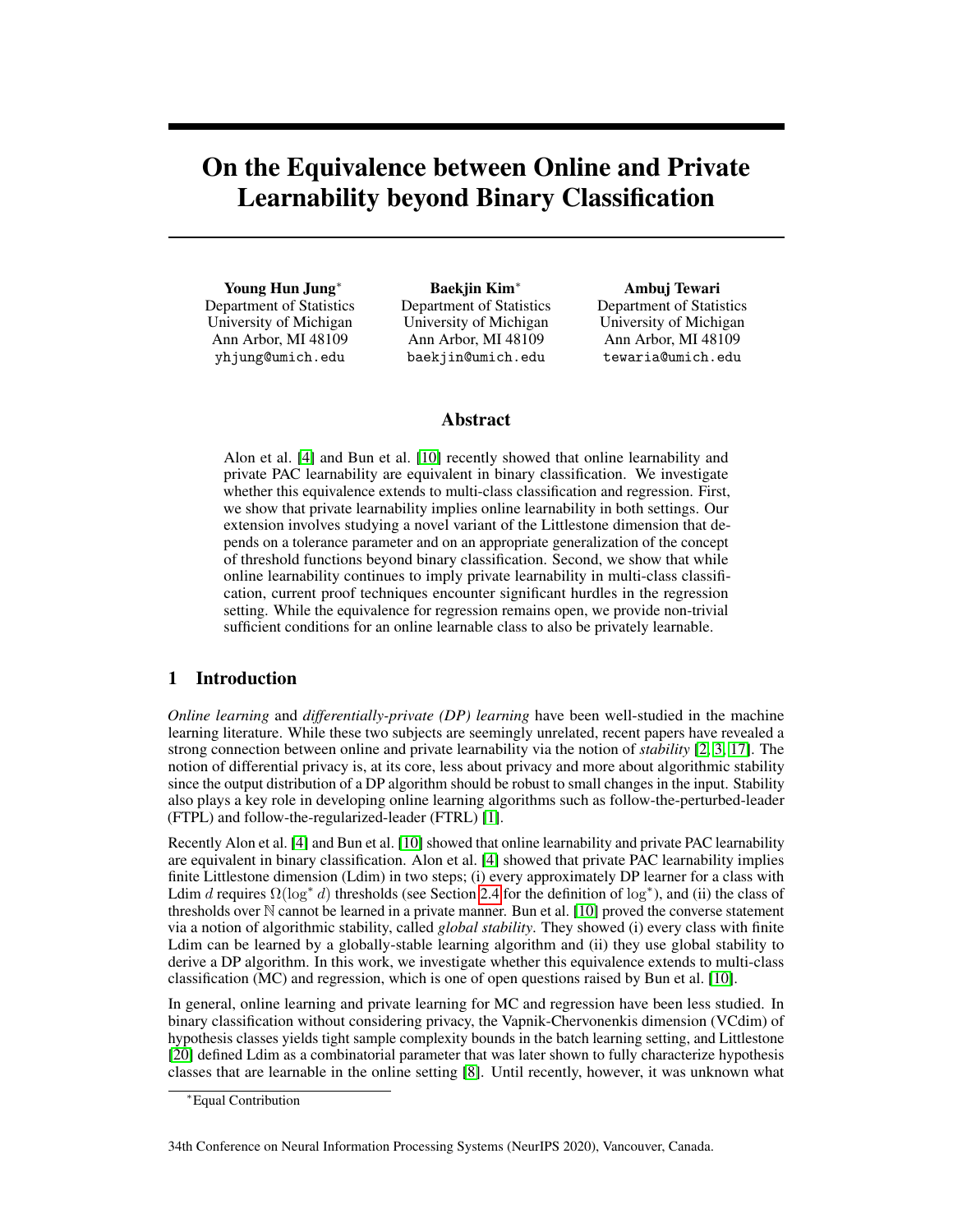complexity measures for MC or regression classes characterize online or private learnability. Daniely et al. [\[11\]](#page-9-2) extended the Ldim to the MC setting, and Rakhlin et al. [\[22\]](#page-9-3) proposed the sequential fatshattering dimension, an online counterpart of the fat-shattering dimension in the batch setting [\[6\]](#page-8-6).

# 1.1 Related works

DP has been extensively studied in the machine learning literature [\[12,](#page-9-4) [14,](#page-9-5) [23\]](#page-9-6). Private PAC and agnostic learning were formally studied in the seminal work of Kasiviswanathan et al. [\[18\]](#page-9-7), and the sample complexities of private learners were characterized in the later work of Beimel et al. [\[7\]](#page-8-7).

Dwork et al. [\[14\]](#page-9-5) identified stability as a common factor of learning and differential privacy. Abernethy et al. [\[2\]](#page-8-2) proposed a DP-inspired stability-based methodology to design online learning algorithms with excellent theoretical guarantees, and Agarwal and Singh [\[3\]](#page-8-3) showed that stabilization techniques such as regularization or perturbation in online learning preserve DP. Feldman and Xiao [\[16\]](#page-9-8) relied on communication complexity to show that every purely DP learnable class has a finite Ldim. Purely DP learnability is a stronger condition than online learnability, which means that there exist online learnable classes that are not purely DP learnable. More recently, Alon et al. [\[4\]](#page-8-0) and Bun et al. [\[10\]](#page-8-1) established the equivalence between online and private learnability in a non-constructive manner. Gonen et al. [\[17\]](#page-9-0) derived an efficient black-box reduction from purely DP learning to online learning. In the paper we will focus on approximate DP instead of pure DP (see Definition [2\)](#page-2-0).

# 1.2 Main results and techniques

Our main technical contributions are as follows.

- In Section [3,](#page-3-1) we develop a novel variant of the Littlestone dimension that depends on a tolerance parameter  $\tau$ , denoted by  $\text{Ldim}_{\tau}$ . While online learnable regression problems do not naturally reduce to learnable MC problems by discretization, this relaxed complexity measure bridges online MC learnability and regression learnability in that it allows us to consider a regression problem as a relatively simpler MC problem (see Proposition [5\)](#page-4-0).
- In Section [4,](#page-4-1) we show that private PAC learnability implies online learnability in both MC and regression settings. We appropriately generalize the concept of threshold functions beyond the binary classification setting and lower bound the number of these functions using the complexity measures (see Theorem [8\)](#page-5-0). Then the argument of Alon et al. [\[4\]](#page-8-0) that an infinite class of thresholds cannot be privately learned can be extended to both settings of interest.
- In Section [5,](#page-6-0) we show that while online learnability continues to imply private learnability in MC (see Theorem [11\)](#page-6-1), current proof techniques based on *global stability* and *stable histogram* encounter significant obstacles in the regression problem. While this direction for regression setting still remains open, we provide non-trivial sufficient conditions for an online learnable class to also be privately learnable (see Theorem [15\)](#page-7-0).

# 2 Preliminaries

We study multi-class classification and regression problems in this paper. In multi-class classification problems with  $K \ge 2$  classes, we let X be the input space and  $\mathcal{Y} = [K] \triangleq \{1, 2, \cdots, K\}$  be the output space, and the *standard zero-one loss*  $\ell^{0-1}(\hat{y}; y) = \mathbb{I}(\hat{y} \neq y)$  is considered.

The regression problem is similar to the classification problem, except that the label becomes continuous,  $\mathcal{Y} = [-1, 1]$ , and the goal is to learn a real-valued function  $f : \mathcal{X} \to \mathcal{Y}$  that approximates well labels of future instances. We consider the *absolute loss*  $\ell^{abs}(\hat{y}; y) = |\hat{y} - y|$  in this setting. Results under the absolute loss can be generalized to any other Lipschitz losses with modified rates.

# 2.1 PAC learning

Let X be an input space,  $\mathcal{Y}$  be an output space, and  $\mathcal{D}$  be an unknown distribution over  $\mathcal{X} \times \mathcal{Y}$ . *hypothesis* is a function mapping from  $\mathcal X$  to  $\mathcal Y$ . The *population loss* of a hypothesis  $h : \mathcal X \to \mathcal Y$ with respect to a loss function  $\ell$  is defined by  $\text{loss}_{\mathcal{D}}(h) = \mathbb{E}_{(x,y)\sim\mathcal{D}}[\ell(h(x); y)]$ . We also define the *empirical loss* of a hypothesis h with respect to a loss function  $\ell$  and a sample  $S = ((x_i, y_i))_{1:n}$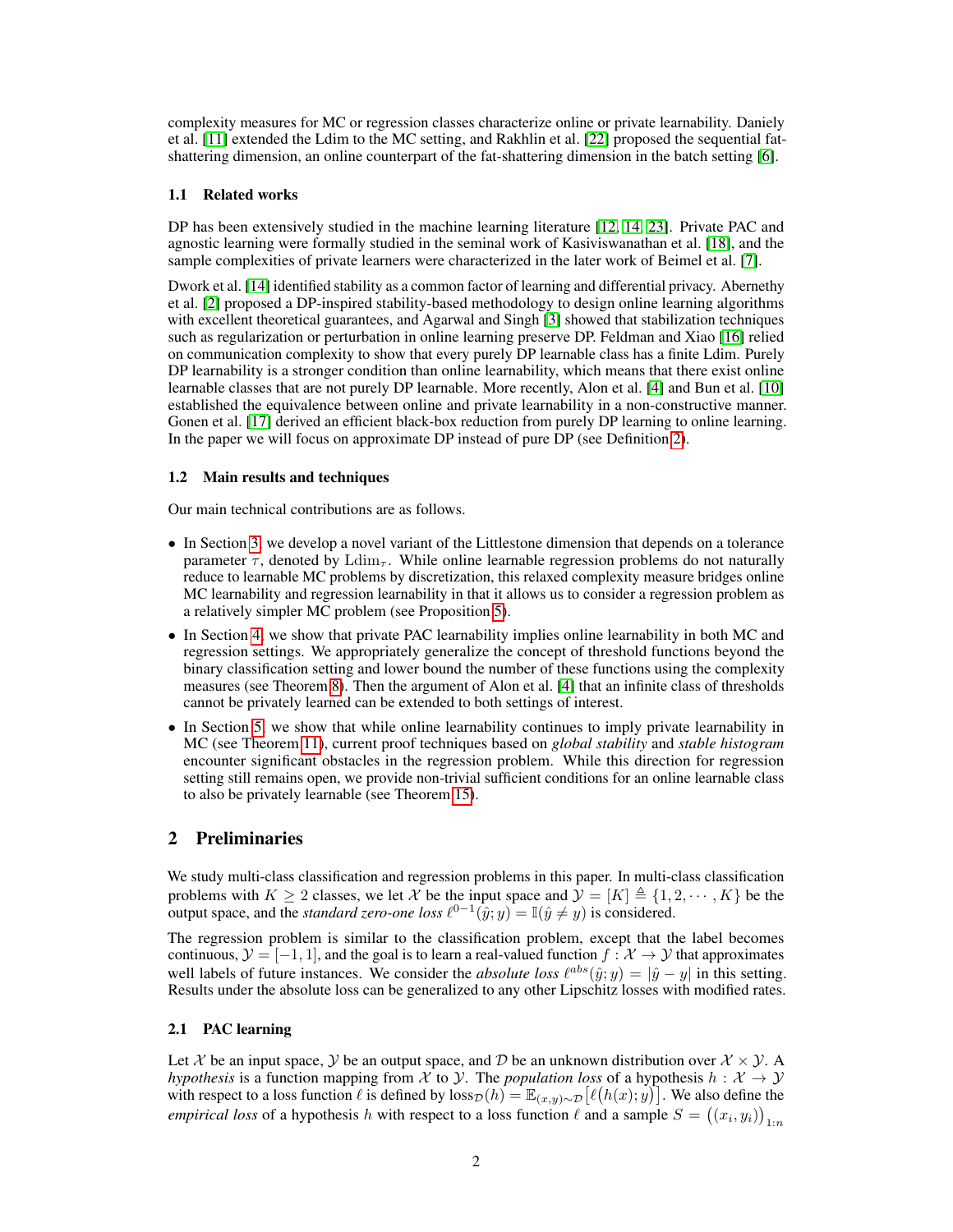as  $\text{loss}_S(h) = \frac{1}{n} \sum_{i=1}^n \ell(h(x_i); y_i)$ . The distribution D is said to be *realizable* with respect to H if there exists  $h^* \in \mathcal{H}$  such that  $loss_{\mathcal{D}}(h^*) = 0$ .

<span id="page-2-1"></span>**Definition 1** (PAC learning). A hypothesis class H is PAC learnable with sample complexity  $m(\alpha, \beta)$ *if there exists an algorithm* A *such that for any* H-realizable distribution D over  $\mathcal{X} \times \mathcal{Y}$ , an accuracy and confidence parameters  $\alpha, \beta \in (0,1)$ , if  $\AA$  is given input samples  $S = \big( (x_i, y_i) \big)_{1:m} \sim \mathcal{D}^m$  such *that*  $m \geq m(\alpha, \beta)$ , then it outputs a hypothesis  $h: \mathcal{X} \to \mathcal{Y}$  satisfying  $loss_{\mathcal{D}}(h) \leq \alpha$  with probability *at least* 1 − β*. A learner which always returns hypotheses inside the class* H *is called a proper learner, otherwise is called an improper learner.*

### 2.2 Differential privacy

*Differential privacy* (DP) [\[14\]](#page-9-5), a standard notion of statistical data privacy, was introduced to study data analysis mechanism that do not reveal too much information on any single sample in a dataset.

<span id="page-2-0"></span>**Definition 2** (Differential privacy [\[14\]](#page-9-5)). *Data samples*  $S, S' \in (\mathcal{X} \times \mathcal{Y})^n$  are called neighboring *if they differ by exactly one example. A randomized algorithm*  $A: (\mathcal{X} \times \mathcal{Y})^n \to \mathcal{Y}^{\mathcal{X}}$  *is*  $(\epsilon, \delta)$ differentially private if for all neighboring data samples  $\tilde{S},S'\in (\mathcal{X}\times\mathcal{Y})^n$ , and for all measurable *sets* T *of outputs,*

$$
\mathbb{P}(\mathcal{A}(S) \in T) \le e^{\epsilon} \cdot \mathbb{P}(\mathcal{A}(S') \in T) + \delta.
$$

*The probability is taken over the randomness of A. When*  $\delta = 0$  *we say that* A *preserves pure differential privacy, otherwise (when*  $\delta > 0$ ) we say that A preserves approximate differential privacy.

Combining the requirements of PAC and DP learnability yields the definition of private PAC learner.

**Definition 3** (Private PAC learning [\[18\]](#page-9-7)). A hypothesis class  $\mathcal{H}$  is  $(\epsilon, \delta)$ -differentially private PAC *learnable with sample complexity*  $m(\alpha, \beta)$  *if it is PAC learnable with sample complexity*  $m(\alpha, \beta)$  *by an algorithm* A *which is*  $(\epsilon, \delta)$ *-differentially private.* 

### 2.3 Online learning

The online learning problem can be viewed as a repeated game between a learner and an adversary. Let T be a time horizon and  $\mathcal{H} \subset \mathcal{Y}^{\mathcal{X}}$  be a class of predictors over a domain X. At time t, the adversary chooses a pair  $(x_t, y_t) \in \mathcal{X} \times \mathcal{Y}$ , and the learner observes the instance  $x_t$ , predicts a label  $\hat{y}_t \in \mathcal{Y}$ , and finally observes the loss  $\ell(\hat{y}_t; y_t)$ . This work considers the *full-information setting* where the learner receives the true label information  $y_t$ . The goal is to minimize the *regret*, namely the cumulative loss that the learner actually observed compared to the best prediction in hindsight:

$$
\sum_{t=1}^T \ell(\hat{y}_t; y_t) - \min_{h^* \in \mathcal{H}} \sum_{t=1}^T \ell(h^*(x_t); y_t).
$$

A class  $H$  is *online learnable* if for every T, there is an algorithm that achieves sub-linear regret  $o(T)$ against any sequence of T instances.

The *Littlestone dimension* is a combinatorial parameter that exactly characterizes online learnability for binary hypothesis classes [\[8,](#page-8-5) [20\]](#page-9-1). Daniely et al. [\[11\]](#page-9-2) further extended this to the multi-class setting. We need the notion of mistake trees to define this complexity measure. A *mistake tree* is a binary tree whose internal nodes are labeled by elements of  $X$ . Given a node x, its descending edges are labeled by distinct  $k, k' \in \mathcal{Y}$ . Then any root-to-leaf path can be expressed as a sequence of instances  $((x_i, y_i))_{1 \leq d}$ , where  $x_i$  represents the *i*-th internal node in the path, and  $y_i$  is the label of its descending edge in the path. We say that a tree T is *shattered* by H if for any root-to-leaf path its descending edge in the path. We say that a tree T is *shattered* by H if for any root-to-leaf path  $((x_i, y_i))_{1:d}$  of T, there is  $h \in \mathcal{H}$  such that  $h(x_i) = y_i$  for all  $i \leq d$ . The Littlestone dimension of multi-class hypothesis class  $H$ ,  $\text{Ldim}(\mathcal{H})$ , is the maximal depth of any  $\mathcal{H}$ -shattered mistake tree. Just like binary classification, a set of MC hypotheses  $H$  is online learnable if and only if  $\text{Ldim}(\mathcal{H})$  is finite.

The (sequential) *fat-shattering dimension* is the scale-sensitive complexity measure for real-valued function classes [\[22\]](#page-9-3). A mistake tree for real-valued function class  $\mathcal F$  is a binary tree whose internal nodes are labeled by  $(x, s) \in \mathcal{X} \times \mathcal{Y}$ , where s is called a *witness to shattering*. Any root-to-leaf path in a mistake tree can be expressed as a sequence of tuples  $((x_i, \epsilon_i))_{1:d}$ , where  $x_i$  is the label of the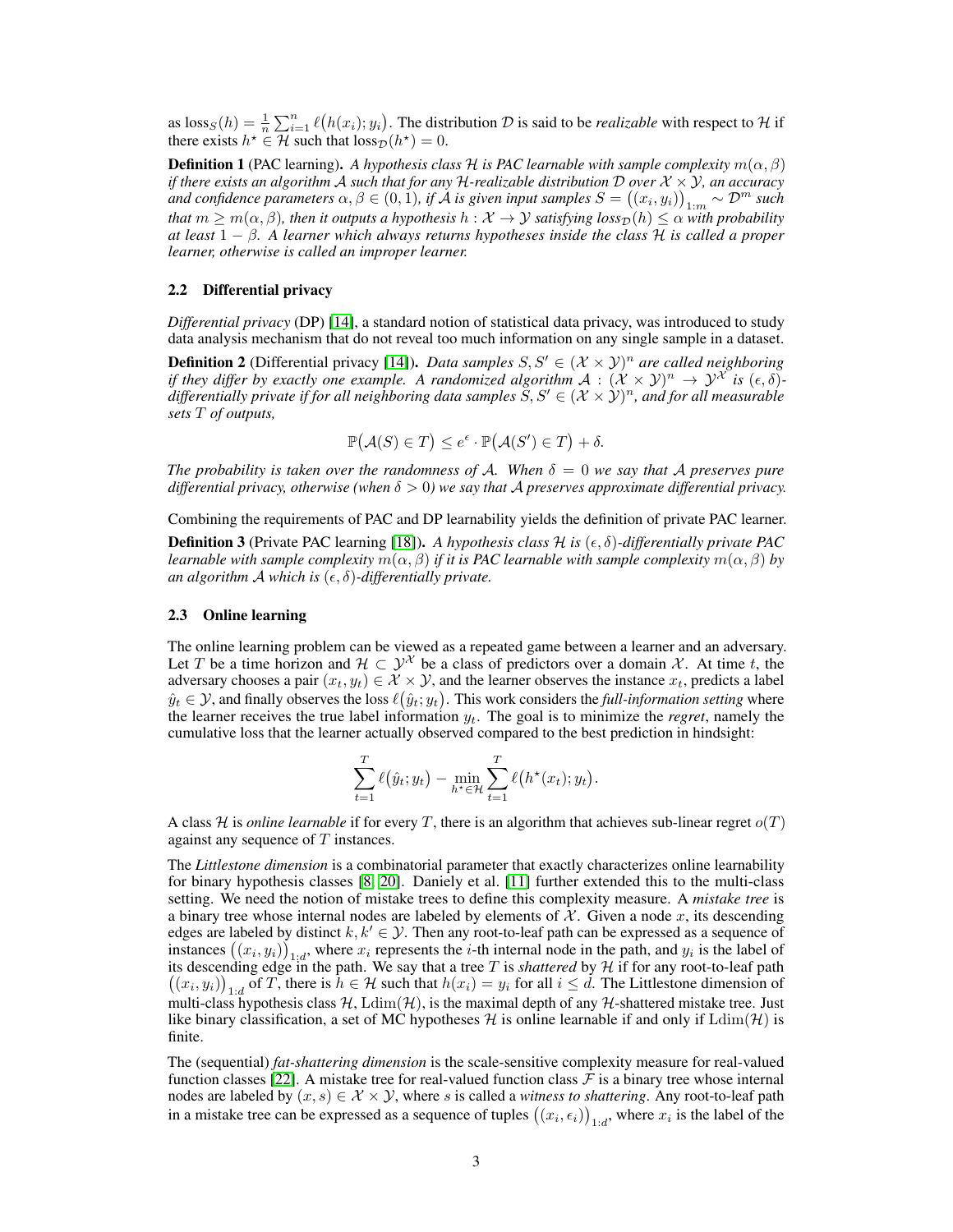*i*-th internal node in the path, and  $\epsilon_i = +1$  if the  $(i + 1)$ -th node is the right child of the *i*-th node, and otherwise  $\epsilon_i = -1$  (for the leaf node,  $\epsilon_d$  can take either value). A tree T is  $\gamma$ -shattered by F if for any root-to-leaf path  $((x_i, \epsilon_i))_{1:d}$  of T, there exists  $f \in \mathcal{F}$  such that  $\epsilon_i$   $(f(x_i) - s_i) \ge \gamma/2$  for all  $i \leq d$ . The fat-shattering dimension at scale  $\gamma$ , denoted by  $f_{\text{at}}(\mathcal{F})$ , is the largest d such that  $\mathcal F$  $\gamma$ -shatters a mistake tree of depth d. For any function class  $\mathcal{F} \subset [-1,1]^{\mathcal{X}}, \mathcal{F}$  is online learnable in the supervised setting under the absolute loss if and only if  $f_{\text{at}}(\mathcal{F})$  is finite for any  $\gamma > 0$  [\[22\]](#page-9-3).

The (sequential) *Pollard pseudo-dimension* is a scale-free fat-shattering dimension for real-valued function classes. For every  $f \in \mathcal{F}$ , we define a binary function  $B_f : \mathcal{X} \times \mathcal{Y} \to \{-1, +1\}$  by  $B_f(x,s) = \text{sign}(f(x) - s)$  and let  $\mathcal{F}^+ = \{B_f \mid f \in \mathcal{F}\}\$ . Then we define the Pollard pseudodimension by  $\text{Pdim}(\mathcal{F}) = \text{Ldim}(\mathcal{F}^+)$ . It is easy to check that  $\text{fat}_{\gamma}(\mathcal{F}) \leq \text{Pdim}(\mathcal{F})$  for all  $\gamma$ . That being said, finite Pollard pseudo-dimension is a sufficient condition for online learnability but not a necessary condition (e.g., bounded Lipschitz functions on [0,1] separate the two notions).

### <span id="page-3-0"></span>2.4 Additional notation

We define a few functions in a recursive manner. The *tower function*  $\text{tw}_{t}$  and the *iterated logarithm*  $\log^{(m)}$  are defined respectively as

$$
twr_t(x) = \begin{cases} x & \text{if } t = 0, \\ 2^{twr_{t-1}(x)} & \text{if } t > 0, \end{cases} \quad \log^{(m)} x = \begin{cases} \log x & \text{if } m = 1, \\ \log^{(m-1)} \log x & \text{if } m > 1. \end{cases}
$$

Lastly, we use  $\log^* x$  to denote the minimal number of recursions for the iterated logarithm to return the value less than or equal to one:

$$
\log^* x = \begin{cases} 0 & \text{if } x \le 1, \\ 1 + \log^* \log x & \text{if } x > 1. \end{cases}
$$

### <span id="page-3-1"></span>3 A link between multi-class and regression problems

As a tool to analyze regression problems, we discretize the continuous space  $\mathcal Y$  into intervals and consider the problem as a multi-class problem. Specifically, given a function  $f \in [-1,1]^{\mathcal{X}}$  and a scalar  $\gamma$ , we split the interval  $[-1, 1]$  into  $\lceil \frac{2}{\gamma} \rceil$  intervals of length  $\gamma$  and define  $[f]_{\gamma}(x)$  to be the index of interval that  $f(x)$  belongs to. We can also define  $[\mathcal{F}]_{\gamma} = \{[f]_{\gamma} | f \in \mathcal{F}\}\.$  In this way, if the multi-class problem associated with  $[\mathcal{F}]_{\gamma}$  is learnable, we can infer that the original regression problem is learnable up to accuracy  $O(\gamma)$ . Quite interestingly, however, the fact that F is (regression) learnable does not imply that  $|\mathcal{F}|_{\gamma}$  is (multi-class) learnable. For example, it is well known that a class F of bounded Lipschitz functions on [0,1] is learnable, but  $|\mathcal{F}|_1$  includes all binary functions on [0, 1], which is not online learnable.

In order to tackle this issue, we propose a generalized zero-one loss in multi-class problems. In particular, we define a *zero-one loss with tolerance* τ,

$$
\ell_{\tau}^{0-1}(\hat{y}; y) = \mathbb{I}(|y - \hat{y}| > \tau).
$$

Note that the classical zero-one loss is simply  $\ell_0^{0-1}$ . This generalized loss allows the learner to predict labels that are not equal to the true label but close to it. This property is well-suited in our setting since as far as  $|y - \hat{y}|$  is small, the absolute loss in the regression problem remains small.

We also extend the Littlestone dimension with tolerance  $\tau$ . Fix a tolerance level  $\tau$ . When we construct a mistake tree  $T$ , we add another constraint that each node's descending edges are labeled by two labels  $k, k' \in [K]$  such that  $\ell_{\tau}^{0-1}(k; k') = 1$ . Let  $\text{Ldim}_{\tau}(\mathcal{H})$  be the maximal height of such binary shattered trees. (Again,  $\text{Ldim}_0(\mathcal{H})$  becomes the standard  $\text{Ldim}(\mathcal{H})$ .)

We record several useful observations. The proofs can be found in Appendix [A.](#page-10-0)

<span id="page-3-2"></span>**Lemma 4.** Let  $\mathcal{H} \subset [K]^{\mathcal{X}}$  be a class of multi-class hypotheses.

- *1.* Ldim<sub> $\tau$ </sub>(H) *is decreasing in*  $\tau$ .
- 2. SOA<sub> $\tau$ </sub> (Algorithm [1\)](#page-4-2) makes at most  $\mathrm{Ldim}_{\tau}(\mathcal{H})$  mistakes with respect to  $\ell_{\tau}^{0-1}$ .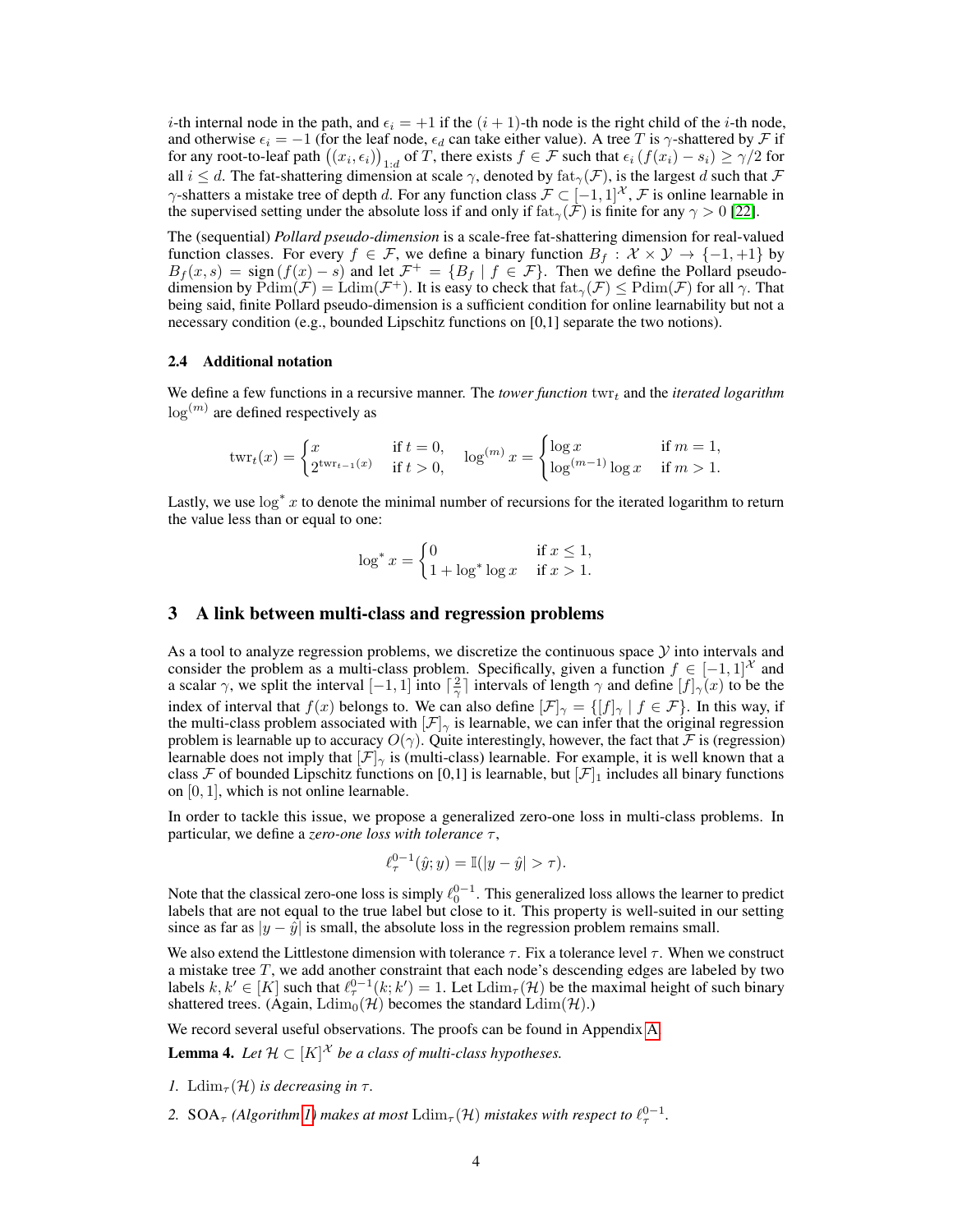**Algorithm 1** Standard optimal algorithm with tolerance  $\tau$  (SOA<sub> $\tau$ </sub>)

1: **Initialize:**  $V_0 = \mathcal{H}$ 2: for  $t = 1, \cdots, T$  do 3: Receive  $x_t$ 4: For  $k \in [K]$ , let  $V_t^{(k)} = \{h \in V_{t-1} \mid h(x_t) = k\}$ 5: Predict  $\hat{y}_t = \arg \max_k \mathrm{Ldim}_{\tau}(V_t^{(k)})$ 6: Receive true label  $y_t$  and update  $V_t = V_t^{(y_t)}$ 7: end for

<span id="page-4-2"></span>*3. For any deterministic learning algorithm, an adversary can force*  $\text{Ldim}_{2\tau}(\mathcal{H})$  *mistakes with respect to*  $\ell_{\tau}^{0-1}$ .

Equipped with the relaxed loss, the following proposition connects regression learnability to multiclass learnability with discretization. We emphasize that even though the regression learnability does not imply multi-class learnability with the standard zero-one loss, learnability under  $\ell_{\tau}^{0-1}$  can be derived. In addition to that, it can be shown that finite  $\text{Ldim}_{\tau}([\mathcal{F}]_{\gamma})$  implies finite  $\text{fat}_{\gamma}(\mathcal{F})$ .

<span id="page-4-0"></span>**Proposition 5.** Let  $\mathcal{F} \subset [-1,1]^{\mathcal{X}}$  be a regression hypothesis class and suppose  $\text{fat}_{\gamma}(\mathcal{F}) = d$ . Then *we have for any positive integer* n*,*

$$
\mathrm{Ldim}_n([\mathcal{F}]_{\gamma/2(n+1)}) \ge d \ge \mathrm{Ldim}_n([\mathcal{F}]_{\gamma/n}).
$$

*Proof.* Since  $\text{fat}_{\gamma}(\mathcal{F}) = d$ , in the online learning setting an adversary can force any deterministic learner to suffer at least  $\gamma/2$  absolute loss for d rounds. If we think of this problem as a multi-class classification problem using the hypothesis class  $[\mathcal{F}]_{\gamma/2(n+1)}$ , using the same strategy, the adversary can force any deterministic learner to make mistakes with respect to  $\ell_n^{0-1}$  for d rounds. Note that the adversary reveals less information to the learner in the discretized multi-class problem. Then Lemma [4](#page-3-2) implies  $\text{Ldim}_n([\mathcal{F}]_{\gamma/2(n+1)}) \geq d$ .

On the other hand, suppose  $\mathrm{Ldim}_n([\mathcal{F}]_{\gamma/n}) > d$  and let T be the binary shattered tree with tolerance  $n.$  For each node, we can set the witness point to be the middle point between the two labels of descending edges, and the resulting tree is  $\gamma$ -shattered by F. This contradicts the fact that  $f \text{at}_{\gamma}(\mathcal{F}) = d$ , and hence we obtain  $d \geq \text{Ldim}_n([\mathcal{F}]_{\gamma/n})$ . ⊔

There exist a few works that used regression models in multi-class classification [\[21,](#page-9-9) [24\]](#page-9-10). To the best of our knowledge, however, our work is the first one that studies regression learnability by transforming the problem into a discretized classification problem along with a novel bridge, *Littlestone dimension with tolerance*.

# <span id="page-4-1"></span>4 Private learnability implies online learnability

In this section, we show that if a class of functions is privately learnable, then it is online learnable. To do so, we prove a lower bound of the sample complexity of privately learning algorithms using either Ldim(H) for the multi-class hypotheses or fat $_{\gamma}(\mathcal{F})$  for the regression hypotheses. Alon et al. [\[4\]](#page-8-0) proved this in the binary classification setting first by showing that any large Ldim class contains sufficiently many threshold functions and then providing a lower bound of the sample complexity to privately learn threshold functions. We adopt their arguments, but one of the first non-trivial tasks is to define analogues of threshold functions in multi-class or regression problems. Note that, a priori, it is not clear what the right analogy is. Let us first introduce threshold functions in the binary case. We say a binary hypothesis class H has n thresholds if there exist  $\{x_i\}_{1:n} \subset \mathcal{X}$  and  $\{h_i\}_{1:n} \subset \mathcal{H}$  such that  $h_i(x_j) = 1$  if  $i \leq j$  and  $h_i(x_j) = 0$  if  $i > j$ . We extend this as below.

**Definition 6** (Threshold functions in multi-class problems). Let  $\mathcal{H} \subset [K]^{\mathcal{X}}$  be a hypothesis class. We *say* H contains  $n$  thresholds with a gap  $\tau$  if there exist  $k, k' \in [K]$ ,  $\{x_i\}_{1:n} \subset \mathcal{X}$ , and  $\{h_i\}_{1:n} \subset \mathcal{H}$ *such that*  $|k - k'| > \tau$  *and*  $h_i(x_j) = k$  *if*  $i \leq j$  *and*  $h_i(x_j) = k'$  *if*  $i > j$ *.* 

<span id="page-4-3"></span>**Definition 7** (Threshold functions in regression problems). Let  $\mathcal{F} \subset [-1,1]^{\mathcal{X}}$  *be a hypothesis class. We say* F contains n thresholds with a margin  $\gamma$  if there exist  $\{x_i\}_{1:n} \subset \mathcal{X}$ ,  $\{f_i\}_{1:n} \subset \mathcal{F}$ , and  $u, u' \in [-1, 1]$  such that  $|u - u'| \ge \gamma$  and  $|f_i(x_j) - u| \le \frac{\gamma}{20}$  if  $i \le j$  and  $|f_i(x_j) - u'| \le \frac{\gamma}{20}$  if  $i > j$ .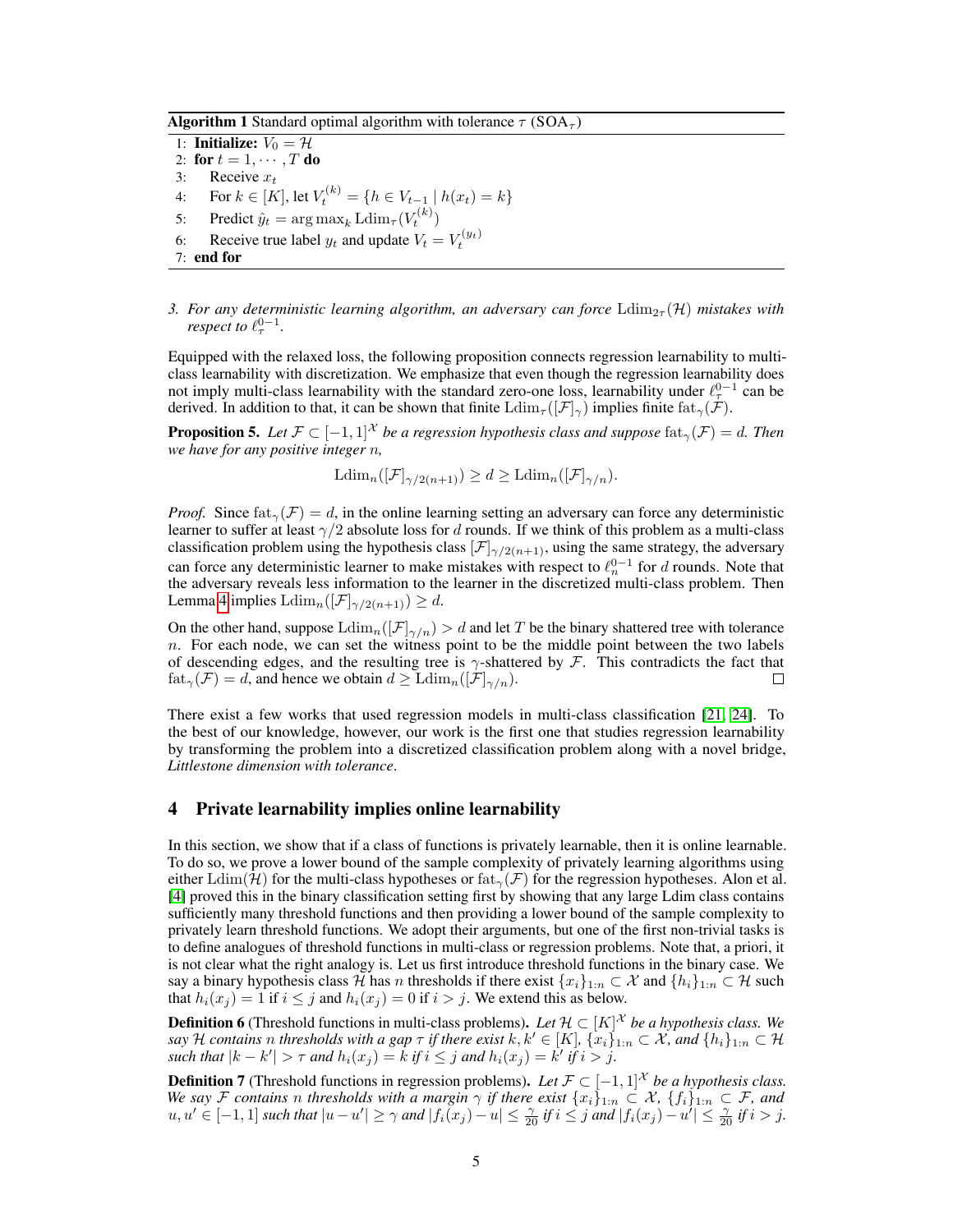### Algorithm 2 COLORANDCHOOSE

- 1: **Input:** multi-class hypothesis class  $\mathcal{H} \subset [K]^{\mathcal{X}}$ , shattered binary tree T, tolerance  $\tau$
- 2: Choose an arbitrary hypothesis  $h_0 \in \mathcal{H}$
- 3: Color each vertex x of T by  $h_0(x) \in [K]$
- 4: Find a color k such that the sub-tree  $\overline{T}' \subset T$  of color k has the largest height
- 5: Let  $x_0$  be the root node of  $T'$
- 6: Let  $x_1$  be a child of  $x_0$  such that the edge  $(x_0, x_1)$  is labeled as  $k'$  with  $|k k'| > \frac{\tau}{2}$
- 7: Let  $T''$  be a sub-tree of  $T'$  rooted at  $x_1$
- 8: Let  $\mathcal{H}' = \{ h \in \mathcal{H} \mid h(x_0) = k' \}$
- <span id="page-5-1"></span>9: **Output:**  $k, k', h_0, x_0, \mathcal{H}', T''$

In Definition [7,](#page-4-3) we allow the functions to oscillate with a margin  $\frac{\gamma}{20}$  which is arbitrary. Any small margin compared to  $|u - u'|$  would work, but this number is chosen to facilitate later arguments.

Next we show that complex hypothesis classes contain a sufficiently large set of threshold functions. The following theorem extends the results by Alon et al. [\[4,](#page-8-0) Theorem 3]. A complete proof can be found in Appendix [B.](#page-10-1)

<span id="page-5-0"></span>**Theorem 8** (Existence of a large set of thresholds). Let  $\mathcal{H} \subset [K]^{\mathcal{X}}$  and  $\mathcal{F} \subset [-1,1]^{\mathcal{X}}$  be multi-class *and regression hypothesis classes, respectively.*

- *1.* If  $\text{Ldim}_{2\tau}(\mathcal{H}) \geq d$ , then  $\mathcal{H}$  contains  $\lfloor \frac{\log_K d}{K^2} \rfloor$  thresholds with a gap  $\tau$ .
- 2. If  $\text{fat}_{\gamma}(\mathcal{F}) \geq d$ , then  $\mathcal F$  *contains*  $\lfloor \frac{\gamma^2}{10^4} \log_{100/\gamma} d \rfloor$  thresholds with a margin  $\frac{\gamma}{5}$ .

*Proof sketch.* We begin with the multi-class setting. Suppose  $d = K^{K^2 t}$ . It suffices to show H contains t thresholds. Let T be a shattered binary tree of height d and tolerance  $2\tau$ . Letting  $\mathcal{H}_0 = \mathcal{H}$ and  $T_0 = T$ , we iteratively apply COLORANDCHOOSE (Algorithm [2\)](#page-5-1). Namely, we write

<span id="page-5-2"></span>
$$
k_n, k'_n, h_n, x_n, \mathcal{H}_n, T_n = \text{COLORANDCHOOSE}(\mathcal{H}_{n-1}, T_{n-1}, 2\tau). \tag{1}
$$

Observe that for all n, we can infer  $h_n(x_n) = h_n(x) = k_n$  for all internal vertices x of  $T_n$  (∵ line 4 of Algorithm [2\)](#page-5-1) and  $h(x_n) = k'_n$  for all  $h \in \mathcal{H}_n$  (: line 8 of Algorithm 2).

Additionally, it can be shown that the height of  $T_n$  is no less than  $\frac{1}{K}$  times the height of  $T_{n-1}$  (see Lemma [16](#page-10-2) in Appendix [B\)](#page-10-1). This means that the iterative step [\(1\)](#page-5-2) can be repeated  $K^2t$  times since  $d = K^{K^2 t}$ . Then there exist k, k' and indices  $\{n_i\}_{i=1}^t$  such that  $k_{n_i} = k$  and  $k'_{n_i} = k'$  for all i.

It is not hard to check that the functions  $\{h_{n_i}\}_{1:t}$  and the arguments  $\{x_{n_i}\}_{1:t}$  form thresholds with labels k, k'. Since  $|k - k'| > \tau$  (: line 6 of Algorithm [2\)](#page-5-1), this completes the proof.

The result in the regression setting can also be shown in a similar manner using Proposition [5.](#page-4-0)  $\Box$ 

Alon et al. [\[4,](#page-8-0) Theorem 1] proved a lower bound of the sample complexity in order to privately learn threshold functions. Then the multi-class result (with  $\tau = 0$ ) of Theorem [8](#page-5-0) immediately implies that if  $H$  is privately learnable, then it is online learnable. For the regression case, we need to slightly modify the argument to deal with the margin condition in Definition [7.](#page-4-3) The next theorem summarizes the result, and the proof appears in Appendix [B.](#page-10-1)

<span id="page-5-3"></span>**Theorem 9** (Lower bound of the sample complexity to privately learn thresholds). Let  $\mathcal{F} = \{f_i\}_{1:n} \subset$  $[-1,1]^{\mathcal{X}}$  *be a set of threshold functions with a margin*  $\gamma$  *on a domain*  $\{x_i\}_{1:n} \subset \mathcal{X}$  *along with bounds*  $u, u' \in [-1, 1]$ . Suppose A is a  $(\frac{\gamma}{200}, \frac{\gamma}{200})$ -accurate learning algorithm for F with sample complexity *m.* If A is  $(\epsilon, \delta)$ -DP with  $\epsilon = 0.1$  and  $\delta = O(\frac{1}{m^2 \log m})$ , then it can be shown that  $m \ge \Omega(\log^* n)$ .

Combining Theorem [8](#page-5-0) and [9,](#page-5-3) we present our main result.

**Corollary 10** (Private learnability implies online learnability). Let  $\mathcal{H} \subset [K]^{\mathcal{X}}$  and  $\mathcal{F} \subset [-1,1]^{\mathcal{X}}$  be *multi-class and regression hypothesis classes, respectively. Let*  $\text{Ldim}(\mathcal{H}) = \text{fat}_\gamma(\mathcal{F}) = d$ . Suppose *there is a learning algorithm A that is*  $(\frac{1}{16}, \frac{1}{16})$ -accurate for H  $((\frac{\gamma}{200}, \frac{\gamma}{200})$ -accurate for F) with *sample complexity* m. If  $\mathcal A$  *is*  $(\epsilon, \delta)$ -*DP* with  $\epsilon = 0.1$  *and*  $\delta = O(\frac{1}{m^2 \log m})$ , *then*  $m \ge \Omega(\log^* d)$ *.*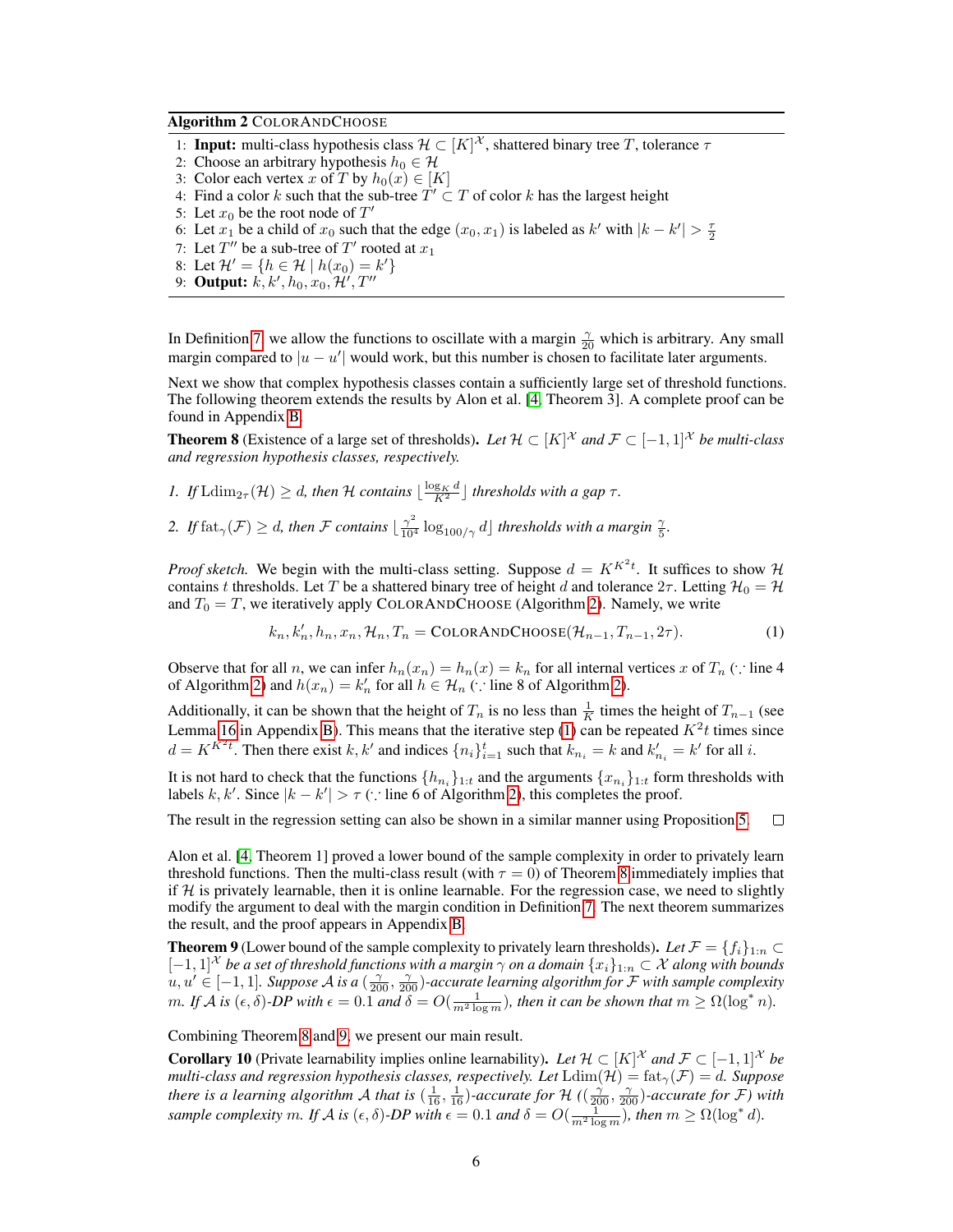# <span id="page-6-0"></span>5 Online learnability implies private learnability

In this section, we show that online-learnable multi-class hypothesis classes can be learned in a DP manner. For regression hypothesis classes, we provide sufficient conditions for private learnability.

#### <span id="page-6-3"></span>5.1 Multi-class classification

Bun et al. [\[10\]](#page-8-1) proved that every binary hypothesis class with a finite Ldim is privately learnable by introducing a new notion of algorithmic stability called *global stability* as an intermediate property between online learnability and differentially-private learnability. Their arguments can be naturally extended to MC hypothesis classes, which is summarized in the next theorem.

<span id="page-6-1"></span>**Theorem 11** (Online MC learning implies private MC learning). Let  $\mathcal{H} \subset [K]^{\mathcal{X}}$  be a MC hypothesis *class with*  $\text{Ldim}(\mathcal{H}) = d$ *. Let*  $\epsilon, \delta \in (0,1)$  *be privacy parameters and let*  $\alpha, \beta \in (0,1/2)$  *be accuracy* parameters. For  $n=O_d(\frac{\log(1/\beta\delta)}{\alpha\epsilon})$ , there exists an  $(\epsilon,\delta)$ -DP learning algorithm such that for every *realizable distribution* D, given an input sample  $S \sim \mathcal{D}^n$ , the output hypothesis  $f = \mathcal{A}(S)$  satisfies  $loss_{\mathcal{D}}(f) \leq \alpha$  *with probability at least*  $1 - \beta$ *.* 

While we consider the realizable setting in Theorem [11,](#page-6-1) a similar result also holds in the agnostic setting. The extension to the agnostic setting is discussed in Appendix [C.3](#page-18-0) due to limited space.

As a key to the proof of Theorem [11,](#page-6-1) we introduce global stability (GS) as follows.

**Definition 12** (Global stability [\[10\]](#page-8-1)). Let  $n \in \mathbb{N}$  be a sample size and  $\eta > 0$  be a global stability *parameter. An algorithm* A *is* (n, η)*-GS with respect to* D *if there exists a hypothesis* h *such that*  $\mathbb{P}_{S \sim \mathcal{D}^n}(\mathcal{A}(S) = h) \geq \eta.$ 

Theorem [11](#page-6-1) can be proved in two steps. We first show that every MC hypothesis class with a finite Ldim is learnable by a GS algorithm  $A$  (Theorem [13\)](#page-6-2). Then we prove that any GS algorithm can be extended to a DP learning algorithm with a finite sample complexity.

<span id="page-6-2"></span>**Theorem 13** (Online MC learning implies GS learning). Let  $\mathcal{H} \subset [K]^{\mathcal{X}}$  be a MC hypothesis class with  $\text{Ldim}(\mathcal{H}) = d$ *. Let*  $\alpha > 0$ *, and*  $m = ((4K)^{d+1} + 1) \times [\frac{d \log K}{\alpha}]$ *. Then there exists a randomized* algorithm  $G:(\mathcal{X}\times[K])^m\to[K]^{\mathcal{X}}$  such that for a realizable distribution  $\mathcal D$  and an input sample  $S \sim \mathcal{D}^m$ , there exists a h such that

$$
\mathbb{P}\big(G(S)=h\big)\geq \frac{K-1}{(d+1)K^{d+1}} \quad \text{and} \quad loss_{\mathcal{D}}(h)\leq \alpha.
$$

Next, we give a brief overview on how to construct a GS learner  $G$  and a DP learner  $M$  in order to prove Theorem [11.](#page-6-1) The complete proofs are deferred to Appendix [C.](#page-14-0)

### 5.1.1 Online multi-class learning implies globally-stable learning

Let H be a MC hypothesis class with  $\text{Ldim}(\mathcal{H}) = d$  and D be a realizable distribution over examples  $(x, c(x))$  where  $c \in \mathcal{H}$  is an unknown target hypothesis. Recall that H is learnable by SOA<sub>0</sub> (Algorithm [1\)](#page-4-2) with at most d mistakes on any realizable sequence. Prior to building a GS learner  $G$ , we construct a distribution  $\mathcal{D}_k$  by appending k *tournament examples* between random samples from D, which force SOA<sub>0</sub> to make at least k mistakes when run on S drawn from  $\mathcal{D}_k$ . Using the fact that  $SOA<sub>0</sub>$  identifies the true labeling function after making d mistakes, we can show that there exists  $k \le d$  and a hypothesis  $f : \mathcal{X} \to [K]$  such that

$$
\mathbb{P}_{S \sim \mathcal{D}_k, T \sim \mathcal{D}^n}(\text{SOA}_0(S \circ T) = f) \geq K^{-d}.
$$

A GS learner G is built by firstly drawing  $k \in \{0, 1, \dots, d\}$  uniformly at random and then running the SOA<sub>0</sub> on S ∘ T where  $S \sim \mathcal{D}_k$ ,  $T \sim \mathcal{D}^n$ . The learner G outputs a good hypothesis that enjoys small population loss with probability at least  $\frac{K^{-d}}{d+1}$ . We defer the detailed construction of  $\mathcal{D}_k$  and proofs to Appendix [C.](#page-14-0)

### 5.1.2 Globally-stable learning implies private multi-class learning

Let G be a  $(\eta, m)$ -GS algorithm with respect to a target distribution D. We run G on k independent samples of size m to non-privately produce a long list  $H := (h_i)_{1:k}$ . The *Stable Histogram* algorithm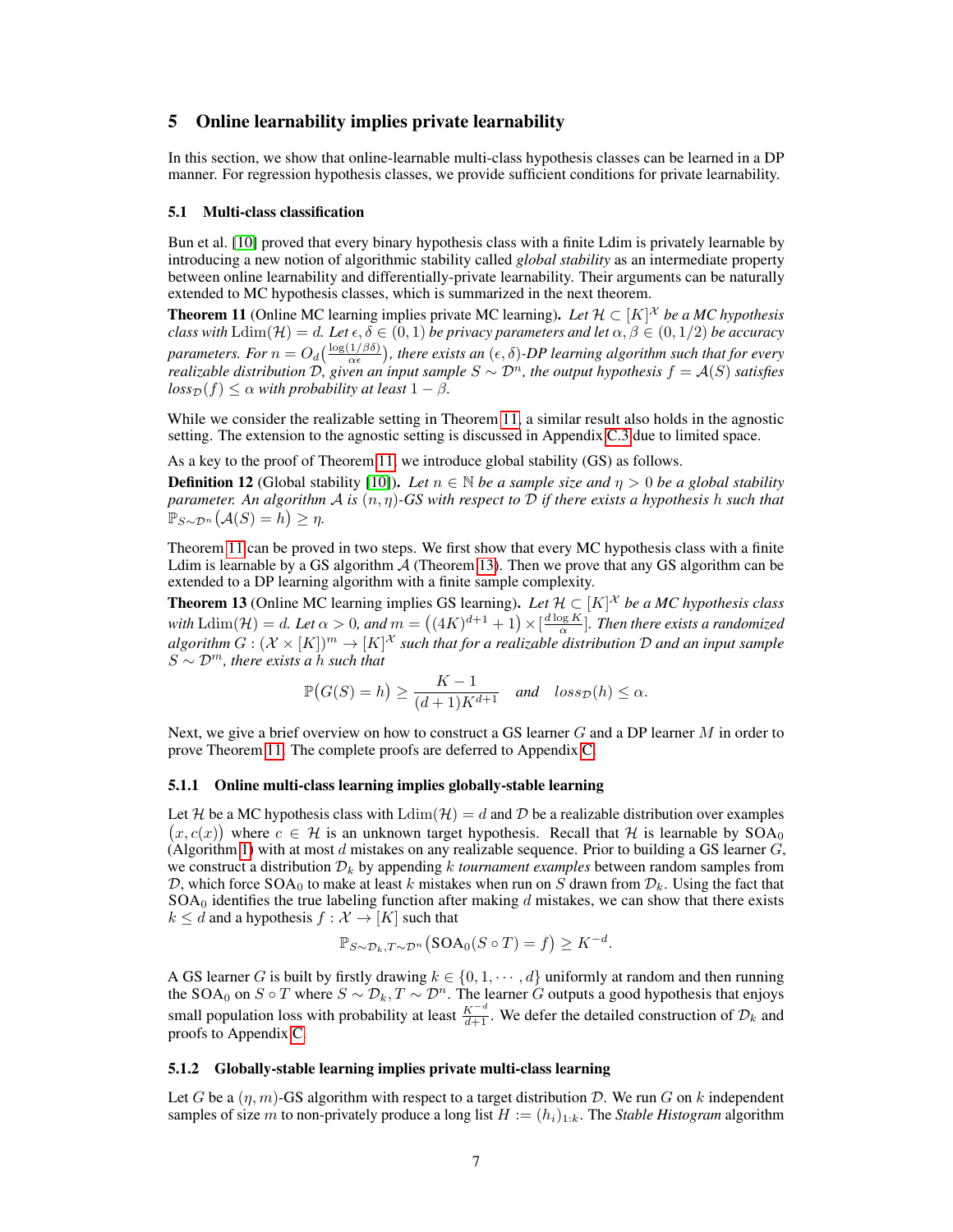is a primary tool that allows us to publish a short list of frequent hypotheses in a DP manner. The fact that  $G$  is GS ensures that some good hypotheses appear frequently in  $H$ . Then Lemma [14](#page-7-1) implies that these good hypotheses remain in the short list with high probability. Once we obtain a short list, a generic DP learning algorithm [\[18\]](#page-9-7) is applied to privately select an accurate hypothesis.

<span id="page-7-1"></span>**Lemma 14** (Stable Histogram [\[13,](#page-9-11) [19\]](#page-9-12)). *Let* X *be any data domain. For*  $n \geq O(\frac{\log(1/n\beta\delta)}{n\epsilon})$  $\frac{(1/\eta \rho \sigma)}{\eta \epsilon}$ ), there  $e$ xists an  $(\epsilon, \delta)$ -DP algorithm <code>HIST</code> which with probability at least  $1-\beta$ , on input  $S=(x_i)_{1:n}$  outputs *a* list  $L \subset X$  and a sequence of estimates  $a \in [0,1]^{|L|}$  such that (i) every x with  $\text{Freq}_S(x) \geq \eta$ *appears in L<sub>,</sub> and (ii) for every*  $x \in L$ , the estimate  $a_x$  *satisfies*  $|a_x - \text{Freq}_S(x)| \leq \eta$  *where* Freq<sub>S</sub> $(x) := |\{i \in [n] \mid x_i = x\}|/n$ .

### 5.2 Regression

In classification, *Global Stability* was an essential intermediate property between online and private learnability. A natural approach to obtaining a DP algorithm from an online-learnable real-valued function class F is to transform the problem into a multi-class problem with  $[\mathcal{F}]_{\gamma}$  for some  $\gamma$  and then construct a GS learner using the previous techniques. If  $[\mathcal{F}]_{\gamma}$  is privately-learnable, then we can infer that the original regression problem is also private-learnable up to an accuracy  $O(\gamma)$ .

Unfortunately, however, finite fat<sub>γ</sub>(F) only implies finite  $\text{Ldim}_1(|\mathcal{F}|_{\gamma})$ , and  $\text{Ldim}(|\mathcal{F}|_{\gamma})$  can still be infinite (see Proposition [5\)](#page-4-0). This forces us to run  $SOA<sub>1</sub>$  instead of  $SOA<sub>0</sub>$ , and as a consequence, after making  $\text{Ldim}_1([\mathcal{F}]_{\gamma})$  mistakes, the algorithm can identify the true function up to some tolerance. Therefore we only get the relaxed version of GS property as follows; there exist  $k \leq d$  and a hypothesis  $f : \mathcal{X} \to [K]$  such that

$$
\mathbb{P}_{S \sim \mathcal{D}_k, T \sim \mathcal{D}^n}(\text{SOA}_1(S \circ T) \approx_1 f) \geq (\gamma/2)^d
$$

where  $f \approx_1 g$  means  $\sup_{x \in \mathcal{X}} |f(x) - g(x)| \leq 1$ . If we proceed with this relaxed condition, it is no longer guaranteed the long list H contains a good hypothesis with sufficiently high frequency. This hinders us from using Lemma [14,](#page-7-1) and a private learner cannot be produced in this manner. The limitation of proving the equivalence in regression stems from existing proof techniques. With another method, it is still possible to show that online-learnable real-valued function classes can be learned by a DP algorithm. Instead, we provide sufficient conditions for private learnability in regression problems.

<span id="page-7-0"></span>**Theorem 15** (Sufficient conditions for private regression learnability). Let  $\mathcal{F} \subset \mathcal{Y}^{\mathcal{X}}$  be a real-valued *function class such that*  $f_{\text{at}}(\mathcal{F}) < \infty$  *for every*  $\gamma > 0$ . If one of the following conditions holds, then F *is privately learnable.*

- *1. Either* F *or* X *is finite.*
- 2. The range of  $\mathcal F$  over  $\mathcal X$  is finite (i.e.,  $\big|\{f(x) \mid f \in \mathcal F, x \in \mathcal X\}\big| < \infty$ ).
- *3.* F *has a finite cover with respect to the sup-norm at every scale.*
- *4.* F *has a finite sequential Pollard Pseudo-dimension.*

We present the proof of Condition 4, and proofs of other conditions are deferred to Appendix [C.4.](#page-18-1)

*Proof of Condition 4.* Assume for contradiction that there exists  $\gamma$  such that  $\text{Ldim}(|\mathcal{F}|_{\gamma}) = \infty$ . Then we can obtain a shattered tree T of an arbitrary depth. Choose an arbitrary node x. Note that its descending edges are labeled by  $k, k' \in [[2/\gamma]]$ . We can always find a witness to shattering s between the intervals corresponding to k and  $k'$ . With these witness values, the tree T must be zero-shattered by F. Since the depth of T can be arbitrarily large, this contradicts to  $Pdim(\mathcal{F})$  being finite. From this, we can claim that  $\text{Ldim}(\mathcal{F})_{\gamma} \leq \text{Pdim}(\mathcal{F})$  for any  $\gamma$ . Then using the ideas in Section [5.1,](#page-6-3) we can conclude that  $[\mathcal{F}]_{\gamma}$  is private-learnable for any  $\gamma$ . Therefore the original class  $\mathcal F$ is also private-learnable. П

We emphasize that Conditions 3 and 4 do not imply each other. For example, a class of point functions  $\mathcal{F}^{\text{point}} := \{ \mathbb{I}(\cdot = x) \mid x \in \mathcal{X} \}$  does not have a finite sup-norm cover because any two distinct functions have the sup-norm difference one, but  $Pdim(\mathcal{F}^{point}) = 1$ . A class  $\mathcal{F}^{Lip}$  of bounded Lipschitz functions on [0, 1] has an infinite sequential Pollard pseudo-dimension, but  $\mathcal{F}^{\rm Lip}$  has a finite cover with respect to the sup-norm due to compactness of  $[0, 1]$  along with the Lipschitz property.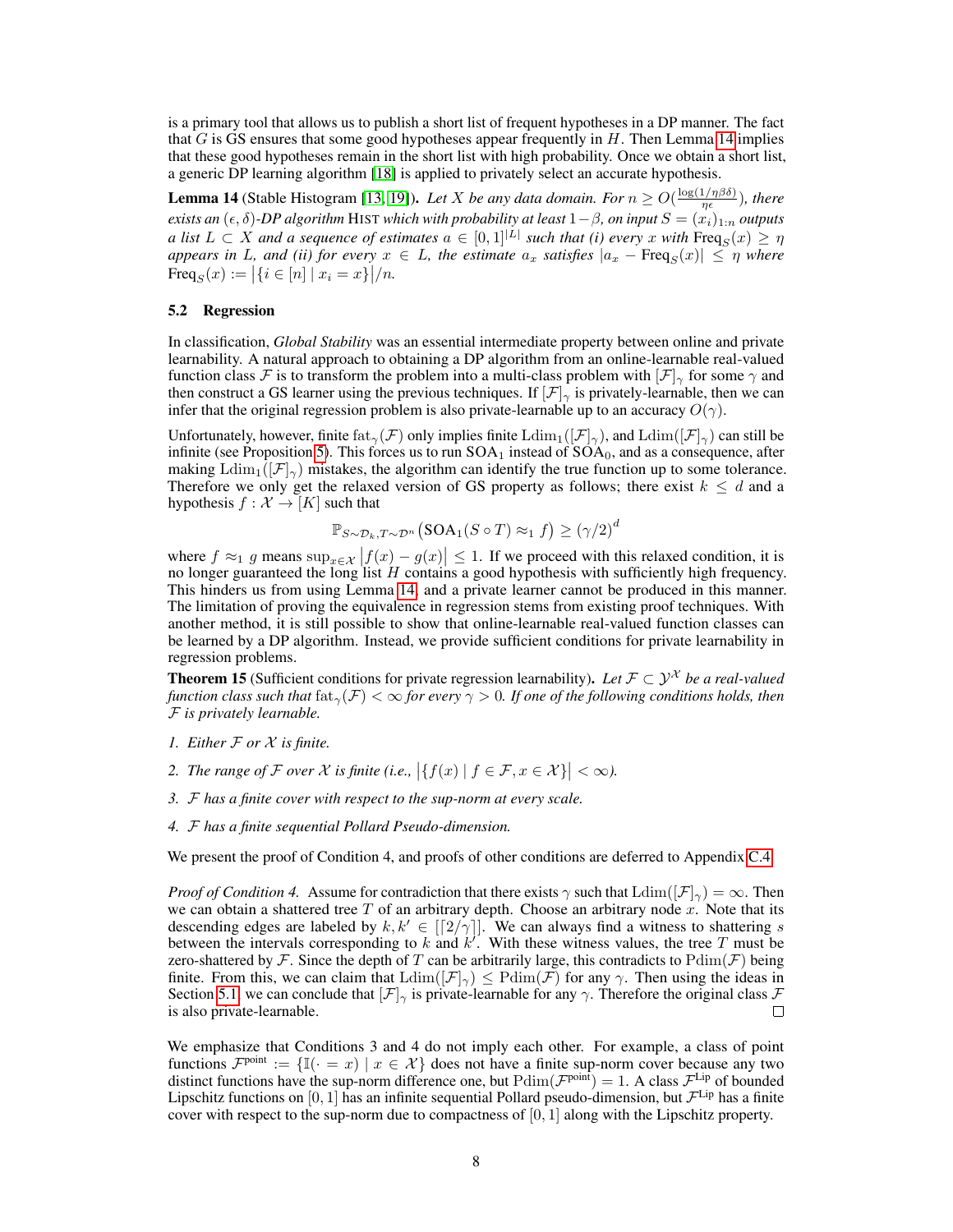# 6 Discussion

We have pushed the study of the equivalence between online and private learnability beyond binary classification. We proved that private learnability implies online learnability in the MC and regression settings. We also showed the converse in the MC setting and provided sufficient conditions for an online learnable class to also be privately learnable in regression problems.

We conclude with a few suggestions for future work. First, we need to understand whether online learnability implies private learnability in the regression setting. Second, like [\[10\]](#page-8-1), we create an improper DP learner for an online learnable class. It would be interesting to see if we can construct *proper* DP learners. Third, Gonen et al. [\[17\]](#page-9-0) provide an efficient black-box reduction from *pure* DP learning to online learning. It is natural to explore whether such efficient reductions are possible for *approximate* DP algorithms for MC and regression problems. Finally, there are huge gaps between the lower and upper bounds for sample complexities in both classification and regression settings. It would be desirable to show tighter bounds and reduce these gaps.

# Broader Impact

As this paper is purely theoretical, discussing broader impact is not applicable.

# Acknowledgments and Disclosure of Funding

We acknowledge the support of NSF via grants CAREER IIS-1452099 and IIS-2007055.

# **References**

- <span id="page-8-4"></span>[1] Jacob Abernethy, Chansoo Lee, Abhinav Sinha, and Ambuj Tewari. Online linear optimization via smoothing. In *Conference on Learning Theory*, pages 807–823, 2014.
- <span id="page-8-2"></span>[2] Jacob D Abernethy, Young Hun Jung, Chansoo Lee, Audra McMillan, and Ambuj Tewari. Online learning via the differential privacy lens. In *Advances in Neural Information Processing Systems*, pages 8892–8902, 2019.
- <span id="page-8-3"></span>[3] Naman Agarwal and Karan Singh. The price of differential privacy for online learning. In *Proceedings of the 34th International Conference on Machine Learning-Volume 70*, pages 32–40. JMLR. org, 2017.
- <span id="page-8-0"></span>[4] Noga Alon, Roi Livni, Maryanthe Malliaris, and Shay Moran. Private pac learning implies finite littlestone dimension. In *Proceedings of the 51st Annual ACM SIGACT Symposium on Theory of Computing*, pages 852–860, 2019.
- <span id="page-8-9"></span>[5] Noga Alon, Amos Beimel, Shay Moran, and Uri Stemmer. Closure properties for private classification and online prediction. volume 125 of *Proceedings of Machine Learning Research*, pages 119–152. PMLR, 2020.
- <span id="page-8-6"></span>[6] Peter L Bartlett, Philip M Long, and Robert C Williamson. Fat-shattering and the learnability of real-valued functions. *Journal of Computer and System Sciences*, 52(3):434–452, 1996.
- <span id="page-8-7"></span>[7] Amos Beimel, Kobbi Nissim, and Uri Stemmer. Characterizing the sample complexity of private learners. In *Proceedings of the 4th conference on Innovations in Theoretical Computer Science*, pages 97–110, 2013.
- <span id="page-8-5"></span>[8] Shai Ben-David, Dávid Pál, and Shai Shalev-Shwartz. Agnostic online learning. In *Conference on Learning Theory*, volume 3, page 1, 2009.
- <span id="page-8-8"></span>[9] Mark Bun, Kobbi Nissim, Uri Stemmer, and Salil Vadhan. Differentially private release and learning of threshold functions. In *2015 IEEE 56th Annual Symposium on Foundations of Computer Science*, pages 634–649. IEEE, 2015.
- <span id="page-8-1"></span>[10] Mark Bun, Roi Livni, and Shay Moran. An equivalence between private classification and online prediction. *arXiv preprint arXiv:2003.00563*, 2020.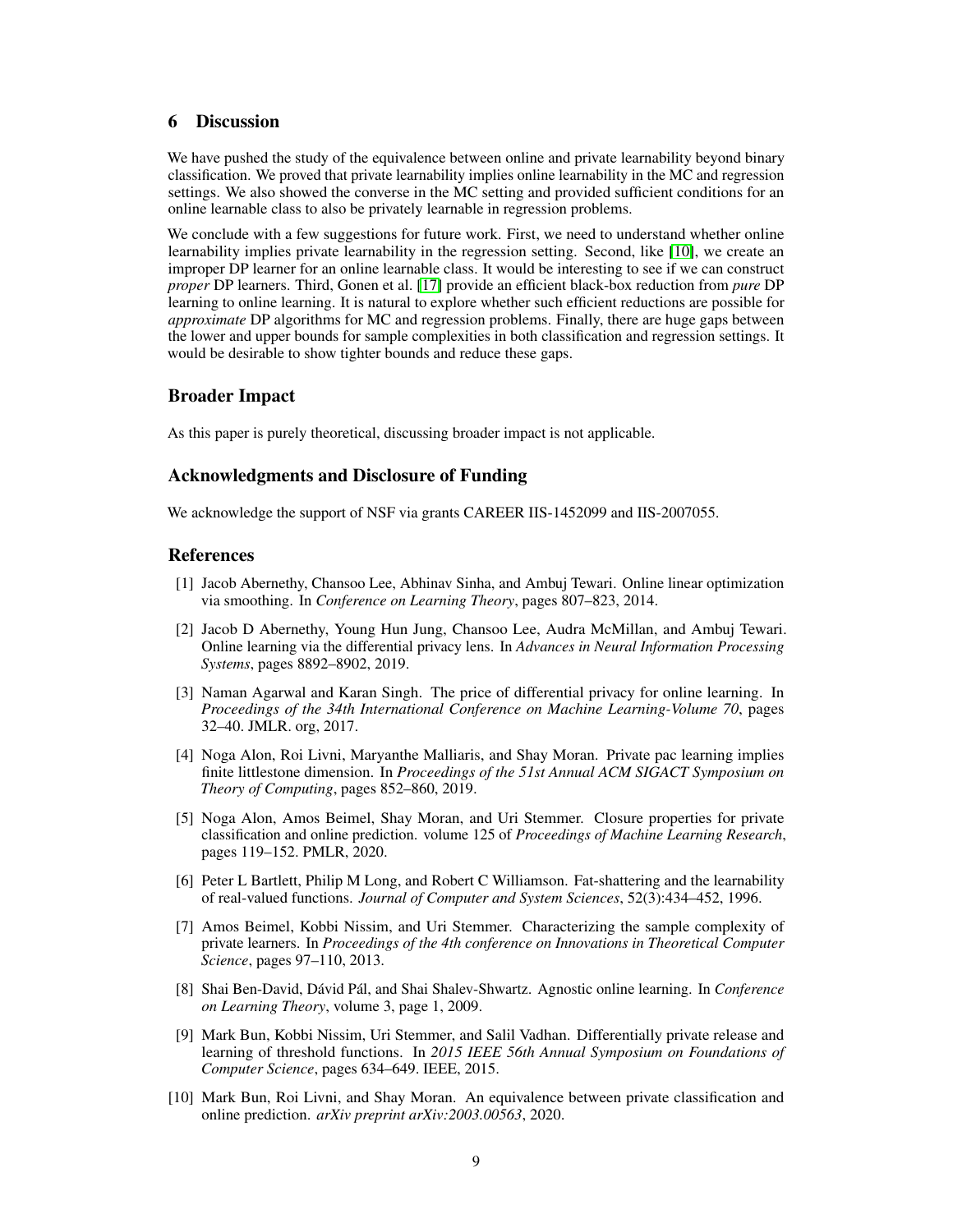- <span id="page-9-2"></span>[11] Amit Daniely, Sivan Sabato, Shai Ben-David, and Shai Shalev-Shwartz. Multiclass learnability and the erm principle. *The Journal of Machine Learning Research*, 16(1):2377–2404, 2015.
- <span id="page-9-4"></span>[12] Cynthia Dwork and Jing Lei. Differential privacy and robust statistics. In *Proceedings of the forty-first annual ACM symposium on Theory of computing*, pages 371–380, 2009.
- <span id="page-9-11"></span>[13] Cynthia Dwork, Frank McSherry, Kobbi Nissim, and Adam Smith. Calibrating noise to sensitivity in private data analysis. In *Theory of cryptography conference*, pages 265–284. Springer, 2006.
- <span id="page-9-5"></span>[14] Cynthia Dwork, Aaron Roth, et al. The algorithmic foundations of differential privacy. *Foundations and Trends* $(\overline{R})$  *in Theoretical Computer Science*, 9(3–4):211–407, 2014.
- <span id="page-9-13"></span>[15] Paul Erdos and Richard Rado. Combinatorial theorems on classifications of subsets of a given set. *Proceedings of the London mathematical Society*, 3(1):417–439, 1952.
- <span id="page-9-8"></span>[16] Vitaly Feldman and David Xiao. Sample complexity bounds on differentially private learning via communication complexity. In *Conference on Learning Theory*, pages 1000–1019, 2014.
- <span id="page-9-0"></span>[17] Alon Gonen, Elad Hazan, and Shay Moran. Private learning implies online learning: An efficient reduction. In *Advances in Neural Information Processing Systems*, pages 8699–8709, 2019.
- <span id="page-9-7"></span>[18] Shiva Prasad Kasiviswanathan, Homin K Lee, Kobbi Nissim, Sofya Raskhodnikova, and Adam Smith. What can we learn privately? *SIAM Journal on Computing*, 40(3):793–826, 2011.
- <span id="page-9-12"></span>[19] Aleksandra Korolova, Krishnaram Kenthapadi, Nina Mishra, and Alexandros Ntoulas. Releasing search queries and clicks privately. In *Proceedings of the 18th international conference on World wide web*, pages 171–180, 2009.
- <span id="page-9-1"></span>[20] Nick Littlestone. Learning quickly when irrelevant attributes abound: A new linear-threshold algorithm. *Machine learning*, 2(4):285–318, 1988.
- <span id="page-9-9"></span>[21] Katuwal Rakesh and Ponnuthurai Nagaratnam Suganthan. An ensemble of kernel ridge regression for multi-class classification. 2017.
- <span id="page-9-3"></span>[22] Alexander Rakhlin, Karthik Sridharan, and Ambuj Tewari. Online learning via sequential complexities. *The Journal of Machine Learning Research*, 16(1):155–186, 2015.
- <span id="page-9-6"></span>[23] Anand D Sarwate and Kamalika Chaudhuri. Signal processing and machine learning with differential privacy: Algorithms and challenges for continuous data. *IEEE signal processing magazine*, 30(5):86–94, 2013.
- <span id="page-9-10"></span>[24] Zhixia Yang, Naiyang Deng, and Yingjie Tian. A multi-class classification algorithm based on ordinal regression machine. In *International Conference on Computational Intelligence for Modelling, Control and Automation and International Conference on Intelligent Agents, Web Technologies and Internet Commerce (CIMCA-IAWTIC'06)*, volume 2, pages 810–815. IEEE, 2005.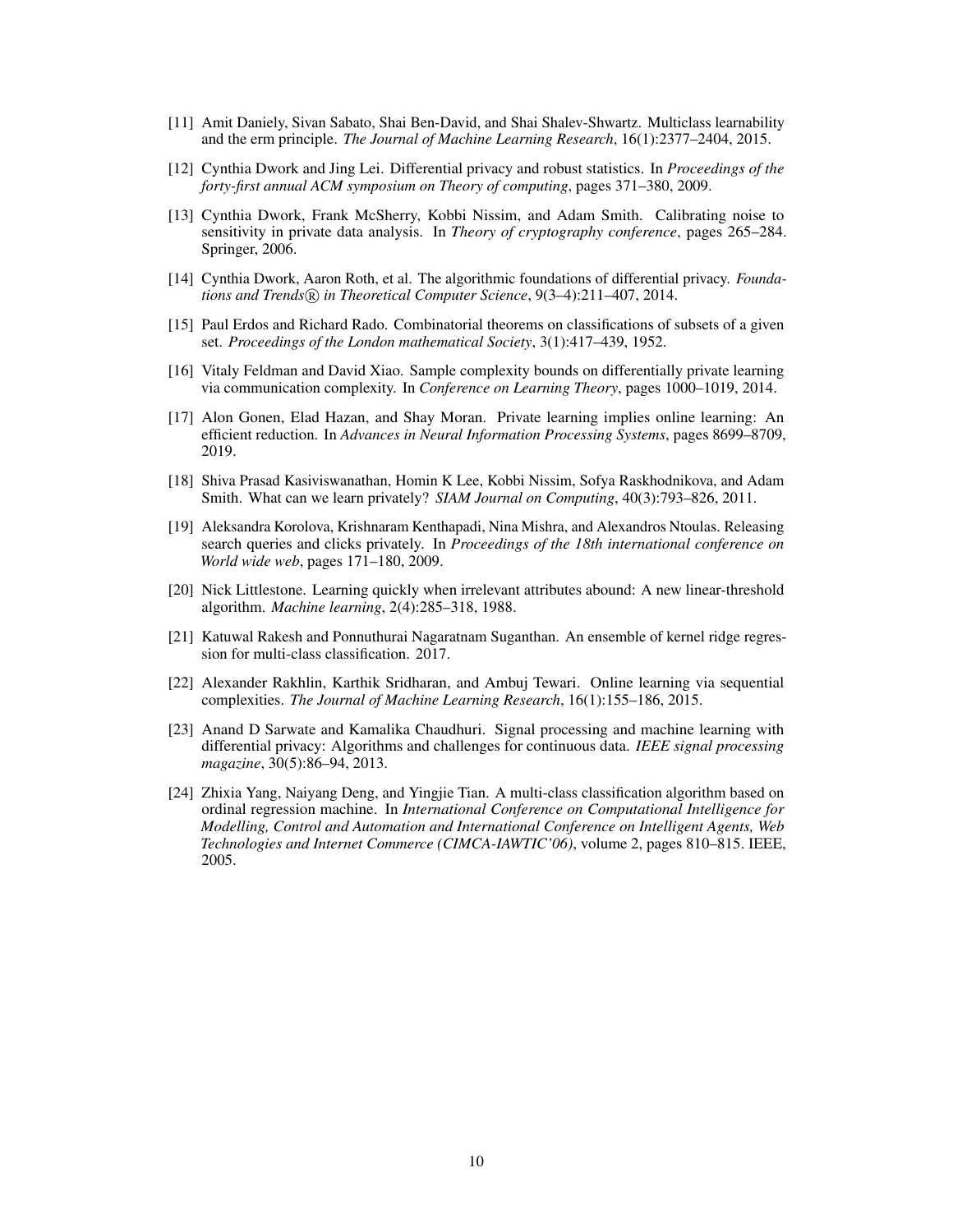# <span id="page-10-0"></span>A Section [3](#page-3-1) details

We prove Lemma [4.](#page-3-2)

**Lemma [4](#page-3-2)** (restated). Let  $\mathcal{H} \subset [K]^{\mathcal{X}}$  be a class of multi-class hypotheses.

- *1.* Ldim<sub> $\tau$ </sub>(H) *is decreasing in*  $\tau$ .
- 2. SOA<sub> $\tau$ </sub> (Algorithm [1\)](#page-4-2) makes at most  $\text{Ldim}_{\tau}(\mathcal{H})$  mistakes with respect to  $\ell_{\tau}^{0-1}$ .
- *3. For any deterministic learning algorithm, an adversary can force*  $\text{Ldim}_{2\tau}(\mathcal{H})$  *mistakes with respect to*  $\ell_{\tau}^{0-1}$ .

*Proof.* Part 1 follows by observing that if T is a binary shattered tree with tolerance  $\tau$ , then so is it with tolerance  $\tau' < \tau$ .

For part 2, assume  $SOA_\tau$  makes a mistake at round t. We claim that  $\text{Ldim}_{\tau}(V_{t+1}) < \text{Ldim}_{\tau}(V_t)$ . If  $\text{Ldim}_{\tau}$  does not decrease, we can infer that

Ldim<sub> $\tau(V_t^{(\hat{y}_t)}) = \text{Ldim}_{\tau}(V_t^{(y_t)}) = \text{Ldim}_{\tau}(V_t) =: d.$ </sub>

Then we can find binary trees  $T_1$  and  $T_2$  of height  $d$  that are shattered by  $V_t^{(\hat{y}_t)}$  and  $V_t^{(y_t)}$ , respectively. By concatenating  $T_1$  and  $T_2$  with a root node  $x_t$  and its edges labeled by  $\hat{y}_t$  and  $y_t$ , we can obtain a binary tree T of height  $d+1$  that is shattered by  $V_t$ . This contradicts to  $\text{Ldim}_{\tau}(V_t) = d$  and proves our assertion.

To prove part 3, let T be a binary shattered tree of height  $\text{Ldim}_{2\tau}(\mathcal{H})$ . For a given node x, suppose the adversary shows  $x$  to the learner. Since the descending edges have labels apart from each other by more than  $2\tau$ , the adversary can choose a label that incurs a mistake with respect to  $\ell_{\tau}^{0-1}$ . Thus by following down the tree T from the root node, the adversary can force  $\text{Ldim}_{2\tau}(\mathcal{H})$  mistakes. П

# <span id="page-10-1"></span>B Section [4](#page-4-1) details

In this section, the proofs omitted in Section [4](#page-4-1) are presented.

### B.1 Proof of Theorem [8](#page-5-0)

We first define *sub-trees*. Let T be a binary tree. Any node of T becomes its sub-tree of height 1. For  $h > 1$ , choose a node x and let  $T_1$  and  $T_2$  be the trees that are rooted at its two children. A sub-tree of height h is obtained by aggregating a sub-tree of height  $h - 1$  of  $T_1$  and a sub-tree of height  $h - 1$ of  $T_2$  at the root node x. Note that if the original tree T is shattered by some hypothesis class, then so is any sub-tree of it.

Next we prove a helper lemma.

<span id="page-10-2"></span>**Lemma 16.** *Suppose there are* n *colors*  $C = \{c_i\}_{1:n}$  *and* n positive integers  $\{d_i\}_{1:n}$ *. Let* T be a *binary tree of height*  $-(n-1) + \sum_{i=1}^{n} d_i$  *whose vertices are colored by* C. Then there exists a color  $c_i$  such that  $T$  has a sub-tree of height  $d_i$  in which all internal vertices are colored by  $c_i$ .

*Proof.* We will prove by induction on  $\sum_{i=1}^{n} d_i$ . If  $d_i = 1$  for all i, then the height of T becomes 1, and the statement holds trivially. Now suppose the lemma holds for any  $d_i$ 's whose summation is less than N and let T have the height  $N - n + 1$ . Without loss of generality, we may assume that the root node  $x_0$  is colored by  $c_1$ . We consider two sub-trees  $T_1, T_2$  of height  $N - n$  whose root nodes are children of  $x_0$ . Let  $e_1 = d_1 - 1$  and  $e_i = d_i$  for  $i > 1$ . Since  $\sum_{i=1}^{n} e_i = N - 1$ , by the inductive assumption each  $T_j$  has a sub-tree of height  $e_{i_j}$  in which all internal vertices are colored by  $c_{i_j}$ . If  $i_j \neq 1$  for some j, then we are done because  $e_{i_j} = d_{i_j}$ . If  $i_j = 1$  for all  $j = 1, 2$ , then merging these two trees with the node  $x_0$  forms a sub-tree of height  $e_1 + 1 = d_1$  of color  $c_1$ . This completes the inductive argument.  $\Box$ 

Now we are ready to prove Theorem [8.](#page-5-0)

**Theorem [8](#page-5-0)** (restated). Let  $\mathcal{H} \subset [K]^{\mathcal{X}}$  and  $\mathcal{F} \subset [-1,1]^{\mathcal{X}}$  be multi-class and regression hypothesis *classes, respectively.*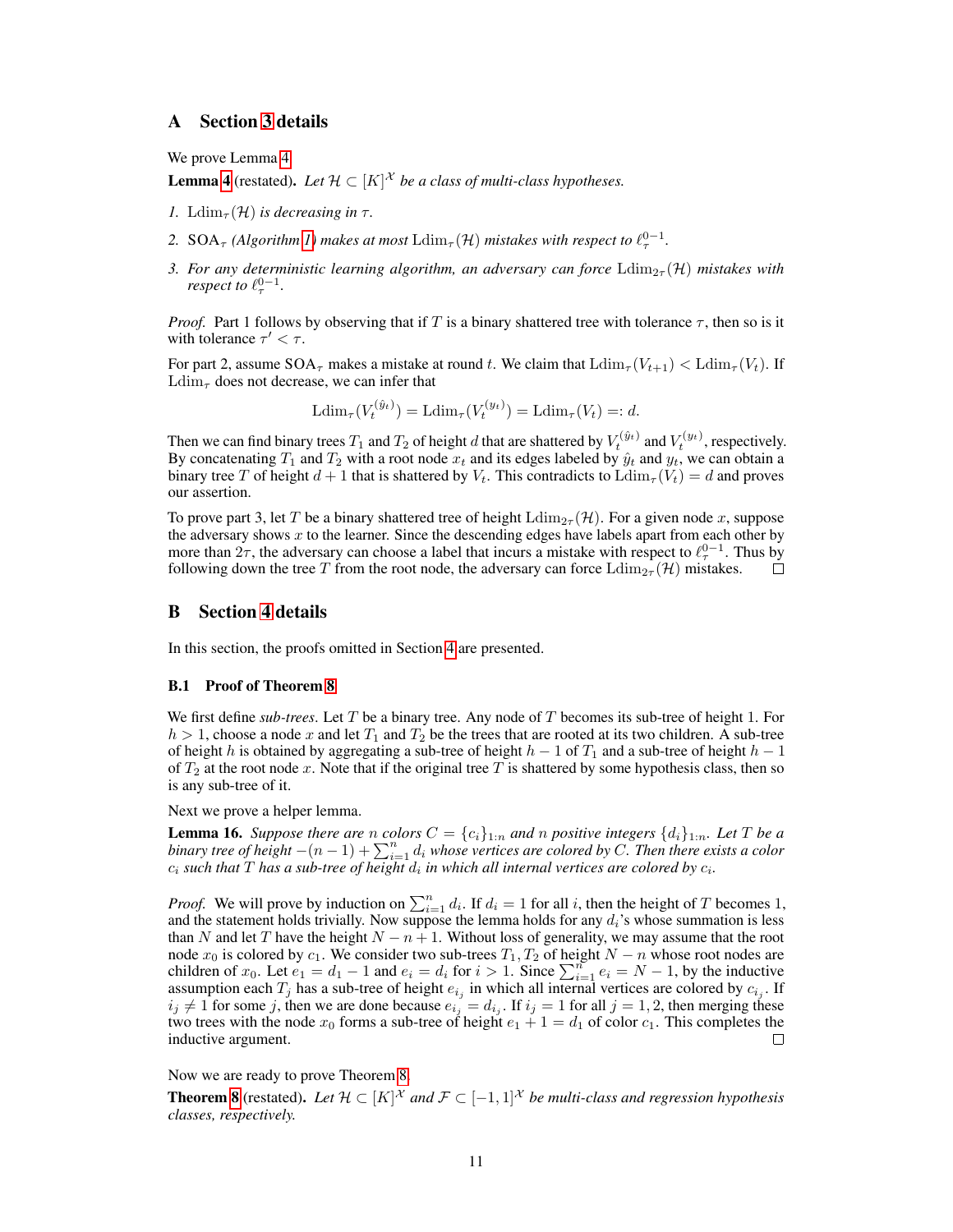- *1.* If  $\text{Ldim}_{2\tau}(\mathcal{H}) \geq d$ , then  $\mathcal{H}$  contains  $\lfloor \frac{\log_K d}{K^2} \rfloor$  thresholds with a gap  $\tau$ .
- 2. If  $\text{fat}_{\gamma}(\mathcal{F}) \geq d$ , then  $\mathcal F$  *contains*  $\lfloor \frac{\gamma^2}{10^4} \log_{100/\gamma} d \rfloor$  thresholds with a margin  $\frac{\gamma}{5}$ .

*Proof.* We begin with the multi-class setting. Suppose  $d = K^{K^2t}$ . It suffices to show H contains t thresholds. Let T be a shattered binary tree of height d and tolerance  $2\tau$ . Letting  $\mathcal{H}_0 = \mathcal{H}$  and  $T_0 = T$ , we iteratively apply COLORANDCHOOSE (Algorithm [2\)](#page-5-1). Namely, we write

$$
k_n, k'_n, h_n, x_n, \mathcal{H}_n, T_n = \text{COLORANDCHOOSE}(\mathcal{H}_{n-1}, T_{n-1}, 2\tau). \tag{2}
$$

Observe that for all n, we can infer  $h_n(x_n) = h_n(x) = k_n$  for all internal vertices x of  $T_n$  (∵ line 4 of Algorithm [2\)](#page-5-1) and  $h(x_n) = k'_n$  for all  $h \in \mathcal{H}_n$  (: line 8 of Algorithm 2).

Additionally, Lemma [16](#page-10-2) ensures that the height of  $T_n$  is no less than  $\frac{1}{K}$  times the height of  $T_{n-1}$ . This means that the iterative step [\(2\)](#page-11-0) can be repeated  $K^2t$  times since  $d = K^{K^2t}$ . Then there exist  $k, k'$  and indices  $\{n_i\}_{i=1}^t$  such that  $k_{n_i} = k$  and  $k'_{n_i} = k'$  for all i.

It is not hard to check that the functions  $\{h_{n_i}\}_{1:t}$  and the arguments  $\{x_{n_i}\}_{1:t}$  form thresholds with labels k, k'. Since  $|k - k'| > \tau$  (: line 6 of Algorithm [2\)](#page-5-1), this completes the proof.

Now we move on to the regression setting. Proposition [5](#page-4-0) implies that  $\text{Ldim}_{20}([\mathcal{F}]_{\gamma/50}) \geq$  $\text{Ldim}_{24}([\mathcal{F}]_{\gamma/50}) \geq d$ . Then using the previous result in the multi-class setting, we can deduce that  $[\mathcal{F}]_{\gamma/50}$  contains  $n := \lfloor \frac{\gamma^2}{10^4} \log_{100/\gamma} d \rfloor$  thresholds with a gap 10. This means that there exist  $k, k' \in [\frac{100}{\gamma}], \{x_i\}_{1:n} \subset \mathcal{X}$ , and  $\{[f_i]_{\gamma/50}\}_{1:n} \subset \mathcal{H}$  such that  $|k - k'| \ge 10$  and

$$
[f_i]_{\gamma/50}(x_j) = \begin{cases} k & \text{if } i \leq j \\ k' & \text{if } i > j \end{cases}
$$

<span id="page-11-0"></span>.

Let  $u, u'$  be the middles points of the intervals that correspond to the labels  $k, k'$ . Then it is easy to check that  $|u - u'| \ge \gamma/5$  and

$$
f_i(x_j) \in \begin{cases} [u - \frac{\gamma}{100}, u + \frac{\gamma}{100}) & \text{if } i \leq j \\ [u' - \frac{\gamma}{100}, u' + \frac{\gamma}{100}) & \text{if } i > j \end{cases}.
$$

This proves the theorem.

#### $\Box$

#### B.2 Proof of Theorem [9](#page-5-3)

**Theorem [9](#page-5-3)** (restated). Let  $\mathcal{F} = \{f_i\}_{1:n} \subset [-1,1]^{\mathcal{X}}$  be a set of threshold functions with a margin  $\gamma$  *on a domain*  $\{x_i\}_{1:n} \subset \mathcal{X}$  along with bounds  $u, u' \in [-1, 1]$ *. Suppose* A is a  $(\frac{\gamma}{200}, \frac{\gamma}{200})$ *accurate learning algorithm for*  $\mathcal F$  *with sample complexity* m. If  $\mathcal A$  *is*  $(\epsilon, \delta)$ -DP with  $\epsilon = 0.1$  and  $\delta = O(\frac{1}{m^2 \log m})$ , then it can be shown that  $m \ge \Omega(\log^* n)$ .

*Proof.* The proof consists of two main lemmas. Lemma [19](#page-12-0) proves that there is a large homogeneous set (see Definition [17\)](#page-12-1). Then Lemma [21](#page-13-0) yields the lower bound of the sample complexity when there exists a large homogeneous set. In particular, from these two lemmas, we can deduce that

$$
\frac{\log^{(m)} n}{2^{O(m \log m)}} \le 2^{O(m^2 \log^{(2)} m)}.
$$

This means that there exists a constant  $c$  such that

$$
\log^{(m)} n \le e^{cm^2 \log m}.
$$

Observing that  $\log^* (\log^{(m)} n) \geq (\log^* n) - m$  and  $\log^* (2^{O(m^2 \log^{(2)} m)}) = O(\log^* m)$ , we can check the desired inequality  $m \ge \Omega(\log^* n)$ . □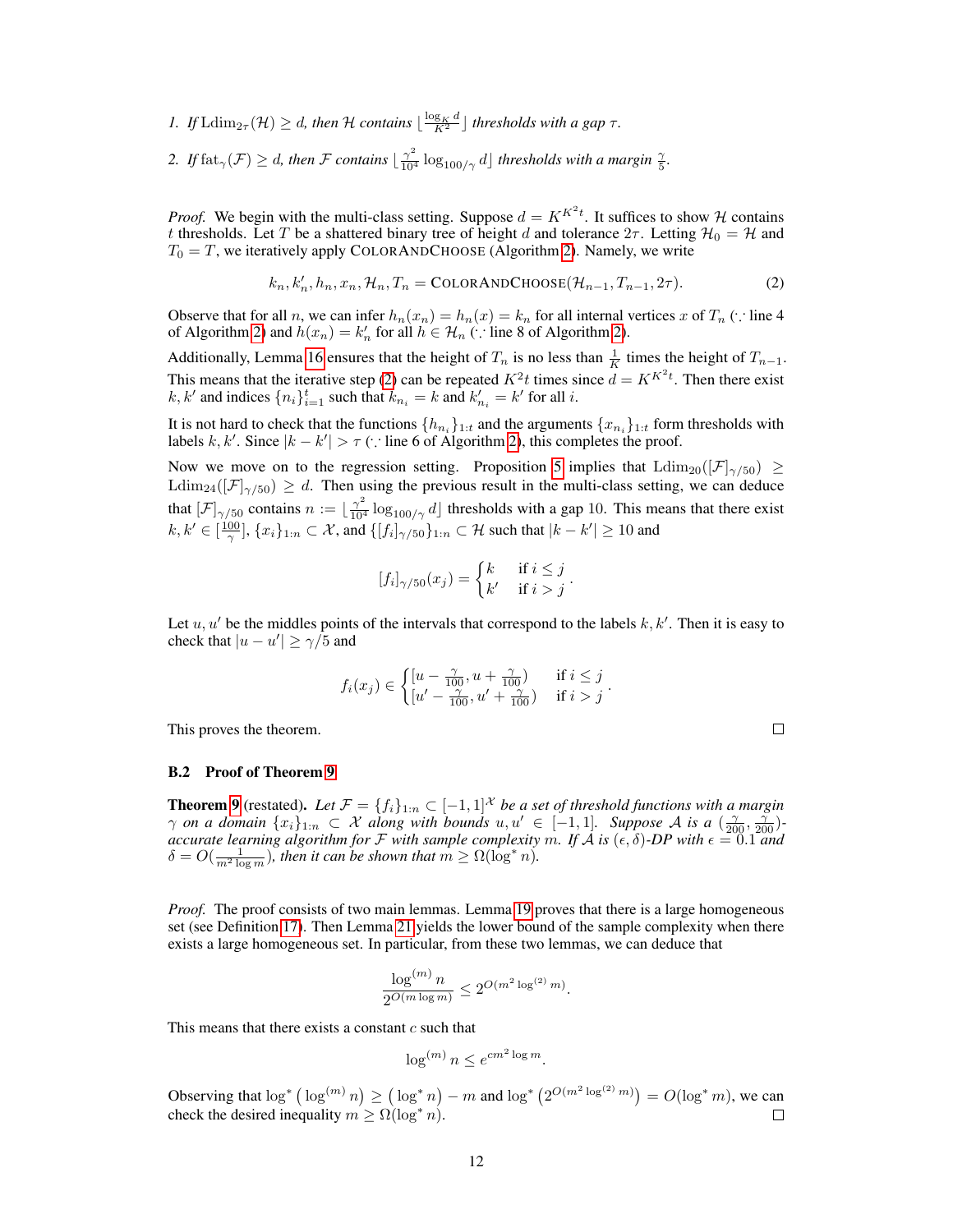#### B.2.1 Existence of a large homogenous set

Suppose  $A$  is a learning algorithm over a finite domain D. The hypothesis class consists of threshold functions over D with bounds  $u, u'$ . According to Definition [7,](#page-4-3) u and u' can be in an arbitrary order as long as  $|u - u'| > \gamma$ . But for simpler presentation, without loss of generality, we will assume  $u > u'$ . Also, let  $\bar{u} = \frac{u + u'}{2}$  $\frac{+u'}{2}$ . We define the following quantity:

$$
\mathcal{A}_S(x) = \mathbb{P}_{f \sim \mathcal{A}(S)}(f(x) \ge \bar{u}).
$$

The definition of homogenous sets (Definition [17\)](#page-12-1) and Lemma [19](#page-12-0) are adopted from Alon et al. [\[4\]](#page-8-0). Assume that X is linearly ordered. Given a training set  $S = ((x_i, y_i))_{1:m}$ , we say S is *increasing* if  $x_1 \leq \cdots \leq x_m$ . Additionally, we say S is *balanced* if  $y_i = u'$  for all  $i \leq \frac{m}{2}$  and  $y_i = u$  for all  $i > \frac{m}{2}$ . Given  $x \in \mathcal{X}$ , we define  $\text{ord}_S(x) = |\{i \mid x_i \leq x\}|$ . Lastly, we use  $S_{\mathcal{X}}$  to denote  $(x_i)_{1:m}$ .

<span id="page-12-1"></span>**Definition 17** (m-homogeneous set). A set  $D' \subset D$  is m-homogeneous with respect to a learning *algorithm* A *if there are numbers*  $p_i \in [0,1]$  *for*  $0 \le i \le m$  *such that for every increasing balanced sample*  $S \in (D' \times \{u, u'\})^m$  *and for every*  $x \in D' \setminus S_{\mathcal{X}}$ 

$$
|\mathcal{A}_S(x) - p_i| \le \frac{1}{100m},
$$

*where*  $i = \text{ord}_S(x)$ *.* 

The following theorem is a well-known result in Ramsey theory. It was originally introduced by Erdos and Rado [\[15\]](#page-9-13) and rephrased by Alon et al. [\[4\]](#page-8-0).

<span id="page-12-3"></span>**Theorem 18** (Alon et al. [\[4,](#page-8-0) Theorem 11]). Let  $s > t \geq 2$  and q be integers, and let  $N \geq 2$ twrt(3sq log q). *Then for every coloring of the subsets of size* t *of a universe of size* N *using* q *colors, there is a homogeneous subset* [2](#page-12-2) *of size* s*.*

The next lemma states that we can find a large homogeneous set.

<span id="page-12-0"></span>Lemma 19 (Existence of a large homogeneous set). *Let* A *be a learning algorithm over a domain* D *with*  $|D| = n$ . Then there exists a set  $D' \subset D$  which is m-homogeneous with respect to A such that

$$
|D'| \ge \frac{\log^{(m)} n}{2^{O(m \log m)}}.
$$

*Proof.* We first define a coloring on the  $(m + 1)$ -subsets of D. Let  $B = \{x_1 < x_2 < \cdots < x_{m+1}\}$ be an  $(m + 1)$ -subset. For each  $i \in [m + 1]$ , let  $B^{(i)} = B \setminus \{x_i\}$ . Then by labeling the first half of  $B^{(i)}$  by u' and the second half by u, we get a balanced increasing training set  $S^{(i)}$ . Then we compute  $p_i$  that is of the form  $\frac{t}{100m}$  and closest to  $\mathcal{A}_{S^{(i)}}(x_i)$  (in case of ties, choose the smaller one). Then we color B by the tuple  $(p_i)_{1:m+1}$ .

This scheme includes  $(100m + 1)^{m+1}$  colors, and Theorem [18](#page-12-3) provides that there exists a set D' of size larger than

$$
\frac{\log^{(m)} n}{3(100m+1)^{m+1}(m+1)\log(100m+1)} = \frac{\log^{(m)} n}{2^{O(m\log m)}}
$$

such that all  $(m + 1)$ -subsets of D' have the same color. It is easy to verify that this set is indeed  $m$ -homogeneous with respect to  $A$  according to Definition [17.](#page-12-1) П

### B.2.2 Large homogeneous set implies the lower bound

Recall that PAC learning is defined with respect to  $loss<sub>D</sub>$  (see Definition [1\)](#page-2-1). When  $loss<sub>D</sub>$  is replaced by loss<sub>S</sub>, we say an algorithm A *empirically learns* a training set S. Bun et al. [\[9,](#page-8-8) Lemma 5.9] prove that if a hypothesis class is PAC learnable, then there exists an empirical learner as well.

**Lemma 20** (Empirical learner). *Suppose A is an* ( $\epsilon$ ,  $\delta$ )-DP PAC learner for a hypothesis class H *that is*  $(\alpha, \beta)$ *-accurate and has sample complexity m. Then there is an*  $(\epsilon, \delta)$ *-DP and*  $(\alpha, \beta)$ *-accurate empirical learner for* H *with sample complexity* 9m*.*

<span id="page-12-2"></span> $2A$  subset of the universe is homogeneous if all of its t-subsets have the same color.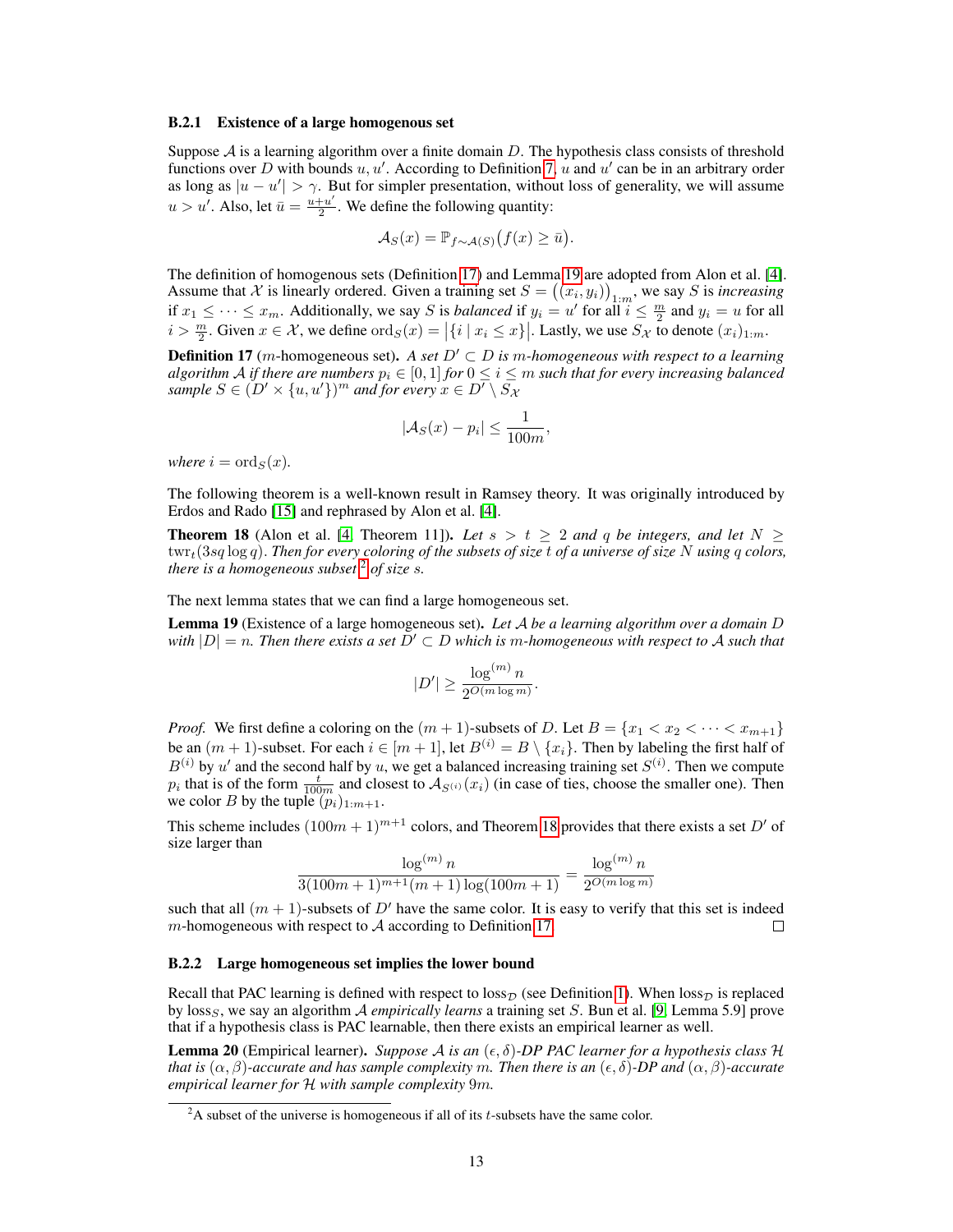The next is the main lemma.

<span id="page-13-0"></span>Lemma 21 (Large homogeneous sets imply lower bounds on sample complexity). *Suppose a learning algorithm* A *is*  $(\epsilon, \delta)$ -DP with sample complexity m. Let  $X = [N]$  be m-homogeneous with respect to A. If  $\epsilon = 0.1$ ,  $\delta \le \frac{1}{1000m^2\log m}$ , and A empirically learns the threshold functions with a margin  $\gamma$ *over* X with  $\left(\frac{\gamma}{200}, \frac{\gamma}{200}\right)$ -accuracy, then

$$
N \le 2^{O(m^2 \log^{(2)} m)}.
$$

*Proof.* The proof is done by combining Lemma [22](#page-13-1) and Lemma [23,](#page-14-1) which come below.

 $\Box$ 

<span id="page-13-1"></span>This is the first helper lemma to prove Lemma [21.](#page-13-0) It adopts Alon et al. [\[4,](#page-8-0) Lemma 12]. **Lemma 22.** Let  $A, X, m, N$  *as in Lemma [21](#page-13-0) and assume*  $N > 2m$ *. Then there exists a family* 

- $\mathcal{P} = \{P_i\}_{1:N-m}$  of distributions over  $\{-1,1\}^{N-m}$  that satisfies the following two properties.
	- *1.*  $P_i$  and  $P_j$  are  $(\epsilon, \delta)$ -indistinguishable for all  $i \neq j$ .
	- *2. There exists*  $r \in [0, 1]$  *such that for all*  $i, j \in [N m]$ *,*

$$
\mathbb{P}_{v \sim P_i}(v_j = 1) \begin{cases} \leq r - \frac{1}{10m} & \text{if } j < i \\ \geq r + \frac{1}{10m} & \text{if } j > i \end{cases}.
$$

*Proof.* Let  $(p_i)_{0:m}$  be the probability list associated with m-homogeneous set  $X = [N]$ . We first prove that there exists i<sup>\*</sup> such that  $p_{i^*} - p_{i^*-1} \geq \frac{1}{4m}$ . Fix an increasing balanced training set  $S := ((x_i, y_i))_{1:m} \in (X \times \{u, u'\})^m$  such that  $x_i - x_{i-1} \geq 2$  for all i, which is possible by the assumption  $N > 2m$ . By the definition of threshold functions with a margin  $\gamma$ , we can infer

$$
\min_{f} \text{loss}_{S}(f) \le \frac{\gamma}{20} = 0.05\gamma,
$$

where the minimum is taken over the threshold functions with a margin  $\gamma$ .

Furthermore, since A is an  $(\alpha = \frac{\gamma}{200}, \beta = \frac{\gamma}{200})$ -accurate empirical learner, we can bound the expected loss of  $A(S)$  as

<span id="page-13-3"></span><span id="page-13-2"></span>
$$
\mathbb{E}_{f \sim \mathcal{A}(S)} \text{loss}_S(f) \le \alpha + \beta + \min_f \text{loss}_S(f) \le 0.06\gamma. \tag{3}
$$

Also, we can lower bound the expected empirical loss by using the quantity  $A_S(x_i)$  as follows (recall that we assumed  $u > u'$ )

$$
\mathbb{E}_{f \sim \mathcal{A}(S)} \text{loss}_S(h) \ge \frac{1}{m} \cdot \frac{\gamma}{2} \left( \sum_{i=1}^{m/2} \left[ \mathcal{A}_S(x_i) \right] + \sum_{i=m/2+1}^{m} \left[ 1 - \mathcal{A}_S(x_i) \right] \right). \tag{4}
$$

Combining [\(3\)](#page-13-2) and [\(4\)](#page-13-3), we can show that there exists  $j \leq \frac{m}{2}$  such that  $A_S(x_j) \leq \frac{1}{4}$ . Let  $S' =$  $(S \setminus \{(x_j, y_j)\}) \cup \{(x_j + 1, y_j)\}\)$ . Since A is  $(\epsilon = 0.1, \delta \leq \frac{1}{1000m^2 \log m})$ -DP, we have

$$
p_{j-1} - \frac{1}{100m} \le \mathcal{A}_{S'}(x_j) \le \frac{1}{4}e^{\epsilon} + \delta \le 0.3,
$$

which implies that  $p_{j-1} \leq 0.3 + \frac{1}{100m} \leq \frac{1}{3}$ . Similarly, we can find  $k > \frac{m}{2}$  such that  $p_{k+1} \geq \frac{2}{3}$ . Then we can find  $i^* \in [j, k+1]$  such that  $p_{i^*} - p_{i^*-1} \geq \frac{1}{4m}$ , which proves our assertion.

Now we construct  $\mathcal{P} = \{P_i\}_{1:N-m}$ . Given *i*, let

$$
B^{(i)} = \{1, \cdots, i^* - 1\} \cup \{i^* + i\} \cup \{i^* + N - m + 1, \cdots, N\} \subset X.
$$

Observe that  $B^{(i)}$  and  $B^{(j)}$  only differ by one item at the position  $i^*$ . Then define  $S^{(i)}$  to be the balanced increasing training set built upon  $B^{(i)}$ . Given a hypothesis f, we can compute a  $N - m$ dimensional binary vector  $v \in \{-1,1\}^{N-m}$  such that

$$
v_j = \mathbb{I}\left(f(i^*-1+j) \geq \bar{u}\right)\text{, where }\bar{u}=\frac{u+u'}{2}.
$$

This mapping induces a distribution over  $\{-1,1\}^{N-m}$  from  $\mathcal{A}(S^{(i)})$ , which we define to be  $P_i$ .

Due to DP property of A,  $P_i$  and  $P_j$  are  $(\epsilon, \delta)$ -indistinguishable. Furthermore, our construction of  $i^*$ ensures the second property with  $r = \frac{p_{i-1} + p_i}{2}$ . This completes the proof.  $\Box$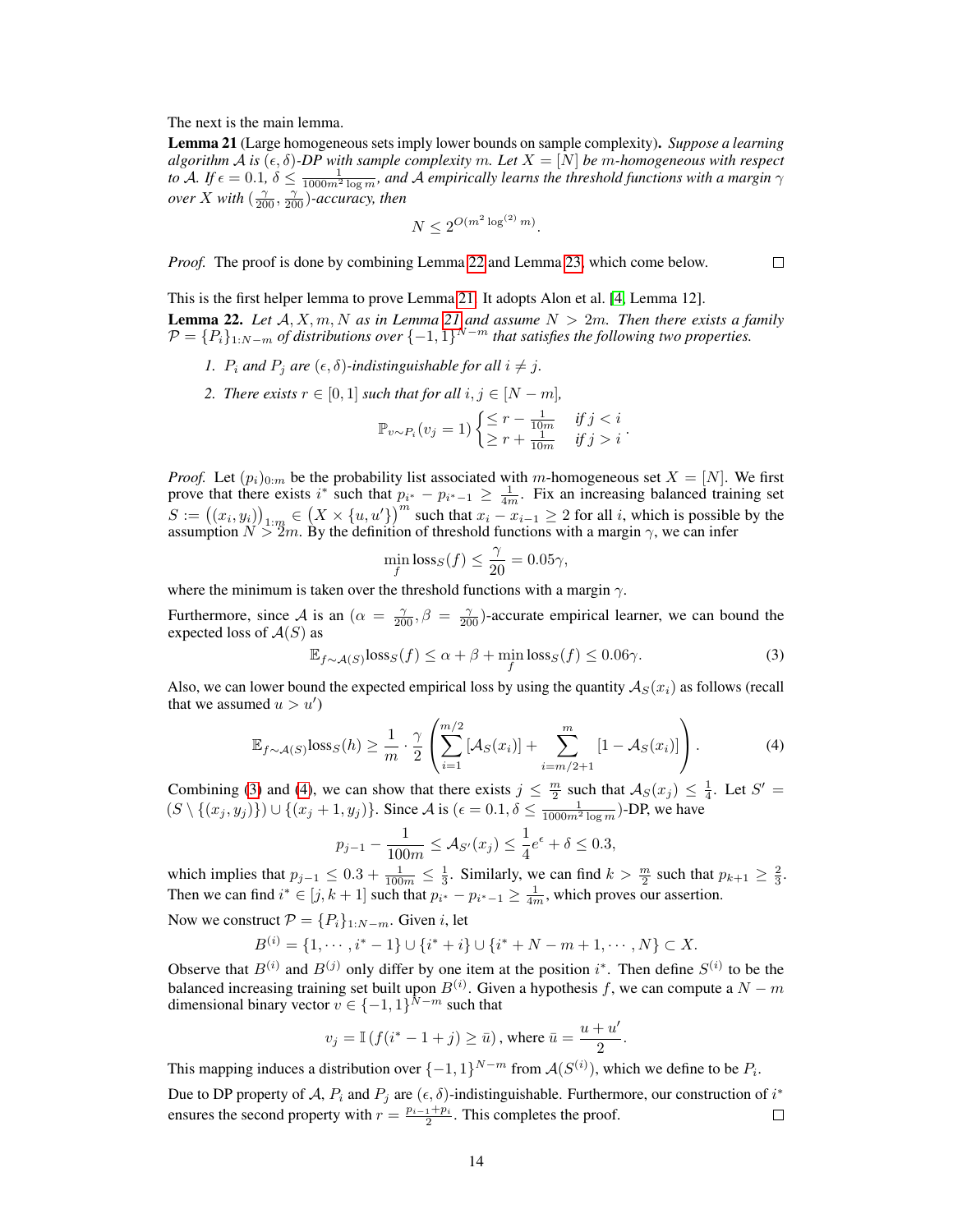The second helper lemma is shown by Alon et al. [\[4,](#page-8-0) Lemma 13].

<span id="page-14-1"></span>**Lemma 23.** Suppose the family  $P$  as in Lemma [22](#page-13-1) exists. Then  $N - m \leq 2^{1000m^2 \log^{(2)} m}$ .

## <span id="page-14-0"></span>C Section [5](#page-6-0) details

We provide details omitted in Section [5.](#page-6-0)

### C.1 Proof of Theorem [13](#page-6-2)

Let H be a multi-class hypothesis class with  $\text{Ldim}(\mathcal{H}) = d$  and D be a realizable distribution over examples  $(x, c(x))$  where  $c \in \mathcal{H}$  is an unknown target hypothesis. The globally-stable (GS) leaner G for  $H$  will make use of the Standard Optimal Algorithm (SOA<sub>0</sub>, Algorithm [1\)](#page-4-2).

 $SOA<sub>0</sub>$  can be simply extended to non-realizable sequences as follows.

**Definition 24** (Extending the SOA<sub>0</sub> to non-realizable sequences). *Consider a run of* SOA<sub>0</sub> *on* examples  $\big((x_i,y_i)\big)_{1:m'}$  and let  $h_t$  denote the predictor used by the  $\textsf{SOA}_0$  after observing the first  $t$ *examples. Then after observing*  $(x_{t+1}, y_{t+1})$ *, proceed as below.* 

- If  $((x_i, y_i))_{1:t+1}$  is realizable by some  $h \in H$ , then apply the usual update rule of the SOA<sub>0</sub> to  $obtain h_{t+1}$ .
- *Else, set*  $h_{t+1}$  *as*  $h_{t+1}(x_{t+1}) = y_{t+1}$ *, and*  $h_{t+1}(x) = h_t(x)$  *for every*  $x \neq x_{t+1}$ *. That is to say,*  $h_{t+1}$  *no longer belongs to H.*

This update rule keeps updating the predictor  $h_t$  to agree with the last example while observing the sequences which are not necessarily realized by a hypothesis in  $H$ . Due to this extension, our resulting algorithm possibly becomes improper.

The finite Littlestone class is online learnable by  $SOA<sub>0</sub>$  (Algorithm [1\)](#page-4-2) with at most d mistakes on any realizable sequence. Prior to building a GS learner G, we define a distribution  $\mathcal{D}_k$  as in Algorithm [3.](#page-14-2)

**Algorithm 3** Distribution  $\mathcal{D}_k$ 

- <span id="page-14-2"></span>1:  $\mathcal{D}_0$  : output an empty set with probability 1
- 2: Let  $k \ge 1$ . If there exists an f satisfying  $\mathbb{P}_{S \sim \mathcal{D}_{k-1}, T \sim \mathcal{D}^n}(\text{SOA}_0(S \circ T) = f) \ge K^{-d}$ ,
- or if  $\mathcal{D}_{k-1}$  is undefined, then  $\mathcal{D}_k$  is undefined
- 3: Else,  $\mathcal{D}_k$  is defined recursively as follows
- 4: (i) Randomly sample  $S_0, S_1 \sim \mathcal{D}_{k-1}$  and  $T_0, T_1 \sim \mathcal{D}^n$
- 5: (ii) Let  $f_0 = SOA_0(S_0 \circ T_0)$  and  $f_1 = SOA_0(S_1 \circ T_1)$
- 6: (iii) If  $f_0 = f_1$ , go back to step (i)
- 7: (iv) Else, pick  $x \in \{x \mid f_0(x) \neq f_1(x)\}$  and sample  $y \sim [K]$  uniformly at random 8: (v) If  $f_0(x) \neq y$ , output  $S_0 \circ T_0 \circ (x, y)$  and  $S_1 \circ T_1 \circ (x, y)$  otherwise
- (v) If  $f_0(x) \neq y$ , output  $S_0 \circ T_0 \circ (x, y)$  and  $S_1 \circ T_1 \circ (x, y)$  otherwise

Let k be such that  $\mathcal{D}_k$  is well-defined and consider a sample S drawn from  $\mathcal{D}_k$ . The size of  $\mathcal{D}_k$  is  $k \cdot (n+1)$ , and they consist of  $k \cdot n$  instances randomly drawn from D and k examples generated in Item 3(iv) of Algorithm [3.](#page-14-2) We call these k examples *tournament examples*. Due to the construction of  $\mathcal{D}_k$ , SOA<sub>0</sub> always errs in tournament rounds, which means that SOA<sub>0</sub> makes at least k mistakes when run on  $S \circ T$  where  $S \sim \mathcal{D}_k, T \sim \mathcal{D}^n$ .

A natural way to obtain a GS learning algorithm  $G$  is to run the  $SOA<sub>0</sub>$  on this carefully chosen sample  $S \circ T$ . In fact, the output enjoys both global stability in multi-class learning and good generalization as follows.

<span id="page-14-3"></span>**Lemma 25** (Global Stability). *There exist*  $k \leq d$  *and a hypothesis*  $f : \mathcal{X} \rightarrow [K]$  *such that* 

$$
\mathbb{P}_{S \sim \mathcal{D}_k, T \sim \mathcal{D}^n}(\text{SOA}_0(S \circ T) = f) \geq K^{-d}.
$$

*Proof.* Assume for contradiction that  $\mathcal{D}_d$  is well-defined and for every f,

$$
\mathbb{P}_{S \sim \mathcal{D}_k, T \sim \mathcal{D}^n}(\text{SOA}_0(S \circ T) = f) < K^{-d}.
$$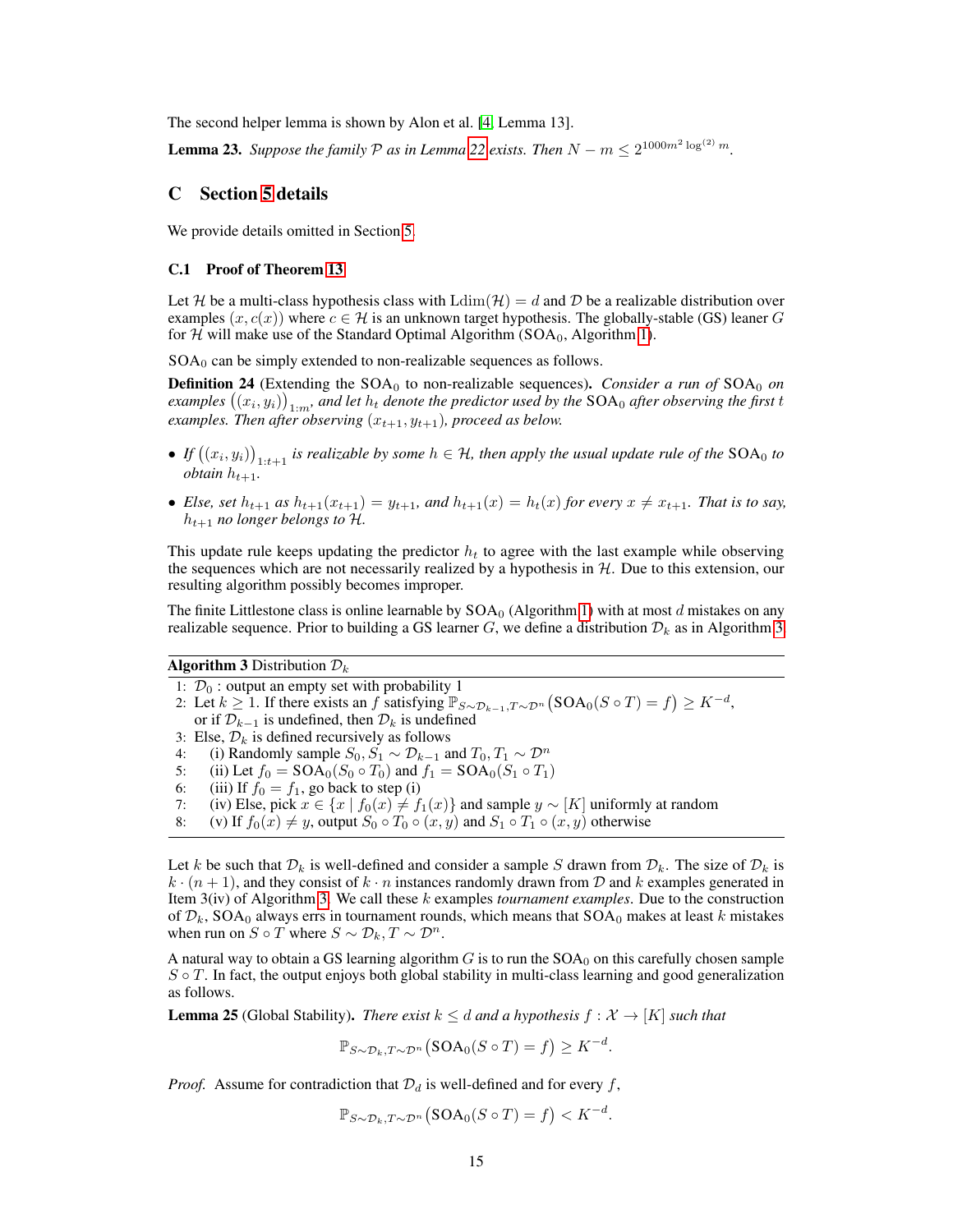In each tournament example  $(x_i, y_i)$ , the label  $y_i$  is drawn uniformly at random from [K]. Accordingly, with probability  $K^{-d}$  over  $S \sim \mathcal{D}_d$ , all d tournament examples are consistent with the true labeling function c and thus  $S \circ T$  becomes consistent with c. Since the number of total mistakes of SOA<sub>0</sub> should be no more than d, we can deduce that  $SOA_0(S \circ T) = c$ . This implies that

$$
\mathbb{P}_{S \sim \mathcal{D}_k, T \sim \mathcal{D}^n}(\text{SOA}_0(S \circ T) = c) \geq K^{-d},
$$

which is a contradiction, and hence completes the proof.

<span id="page-15-1"></span>**Lemma 26** (Generalization). Let k be such that  $\mathcal{D}_k$  is well-defined. Then for every f such that

$$
\mathbb{P}_{S \sim \mathcal{D}_k, T \sim \mathcal{D}^n}(\text{SOA}_0(S \circ T) = f) \geq K^{-d}
$$

*satisfies*  $loss_{\mathcal{D}}(f) \leq \frac{d \log K}{n}$ .

*Proof.* Let f be such hypothesis and let  $\alpha = \text{loss}_{\mathcal{D}}(f)$ . We will argue that  $K^{-d} \leq (1 - \alpha)^n$ . Then the following result is derived,  $\alpha \leq \frac{d \log K}{n}$  using the fact that  $(1 - \alpha)^n \leq e^{-n\alpha}$ .

By the property of  $SOA_0$ ,  $SOA_0(S \circ T)$  is consistent with T. Thus, if  $SOA_0(S \circ T) = f$ , then it must be the case that f is consistent with T. By assumption,  $SOA_0(S \circ T) = f$  holds with probability at least  $K^{-d}$  and f is consistent with T with probability  $(1 - \alpha)^n$  where n is the size of T. This gives the desired inequality.  $\Box$ 

One challenge associated with the distribution  $\mathcal{D}_k$  is computational limitation. It may require an unbounded number of samples from the target distribution  $D$ , since during generation of tournament examples the number of samples drawn from  $D$  depends on how many times Item 3(i)-(iii) will be repeated. To handle this practical issue, we suggest a Monte-Carlo Variant of  $\mathcal{D}_k$ ,  $\tilde{\mathcal{D}}_k$ , by setting an upper bound N of random samples drawn from  $\mathcal D$  as an input parameter. Algorithm [4](#page-15-0) summarizes how we construct the distribution  $\tilde{\mathcal{D}}_k$ .

Algorithm 4 Distribution  $\tilde{\mathcal{D}}_k$ 

<span id="page-15-0"></span>1: Let *n* be the auxiliary sample size and  $N$  be an upper bound on the number of samples from  $D$ 

2:  $\tilde{\mathcal{D}}_0$  : output an empty set with probability 1

3: Let  $k \geq 1$ .  $\tilde{\mathcal{D}}_k$  is defined recursively by the following processes

4:  $(\star)$  Throughout the process, if more than N examples are drawn from D, then output "Fail"

- 5: (i) Randomly sample  $S_0, S_1 \sim \tilde{\mathcal{D}}_{k-1}$  and  $T_0, T_1 \sim \mathcal{D}^n$
- 6: (ii) Let  $f_0 = SOA_0(S_0 \circ T_0)$  and  $f_1 = SOA_0(S_1 \circ T_1)$

7: (iii) If  $f_0 = f_1$ , go back to step (i)

- 8: (iv) Else, pick  $x \in \{x \mid f_0(x) \neq f_1(x)\}$  and sample  $y \sim [K]$  uniformly at random
- 9: (v) If  $f_0(x) \neq y$ , output  $S_0 \circ T_0 \circ (x, y)$  and  $S_1 \circ T_1 \circ (x, y)$  otherwise

The next step is to specify the upper bound  $N$ . The following lemma characterizes the expected sample complexity of sampling from  $\mathcal{D}_k$ .

<span id="page-15-2"></span>**Lemma 27** (Expected sample complexity of sampling from  $\mathcal{D}_k$ ). Let k be such that  $\mathcal{D}_k$  is well-defined and  $M_k$  be the number of samples from D when generating  $S \sim \mathcal{D}_k$ . Then we have  $\mathbb{E} M_k \leq 4^{k+1} \cdot n$ .

*Proof.* Initially,  $EM_0 = 0$  since  $\mathcal{D}_0$  outputs an empty set with probability 1. It suffices to show that for all  $0 < i < k$ ,  $\mathbb{E}M_{i+1} \leq 4\mathbb{E}M_i + 4n$  to conclude the desired inequality by induction.

Let R be the number of times Item 3(i) was executed during generation of  $S \sim \mathcal{D}_{i+1}$ , and R is distributed geometrically with a success probability  $\theta$ , where

$$
\theta = 1 - \mathbb{P}_{S_0, S_1, T_0, T_1} (\text{SOA}_0(S_0 \circ T_0) = \text{SOA}_0(S_1 \circ T_1))
$$
  
= 1 -  $\sum_f (\mathbb{P}_{S,T} (\text{SOA}_0(S \circ T) = f))^2$   
 $\ge 1 - K^{-d}.$ 

The last inequality holds because  $i < k$  and hence  $\mathcal{D}_i$  is well-defined, which implies that  $\mathbb{P}_{S,T}\big(\mathrm{SOA}_0(S\circ \check{T})=f\big)\leq K^{-d}$  for all  $f.$ 

 $\Box$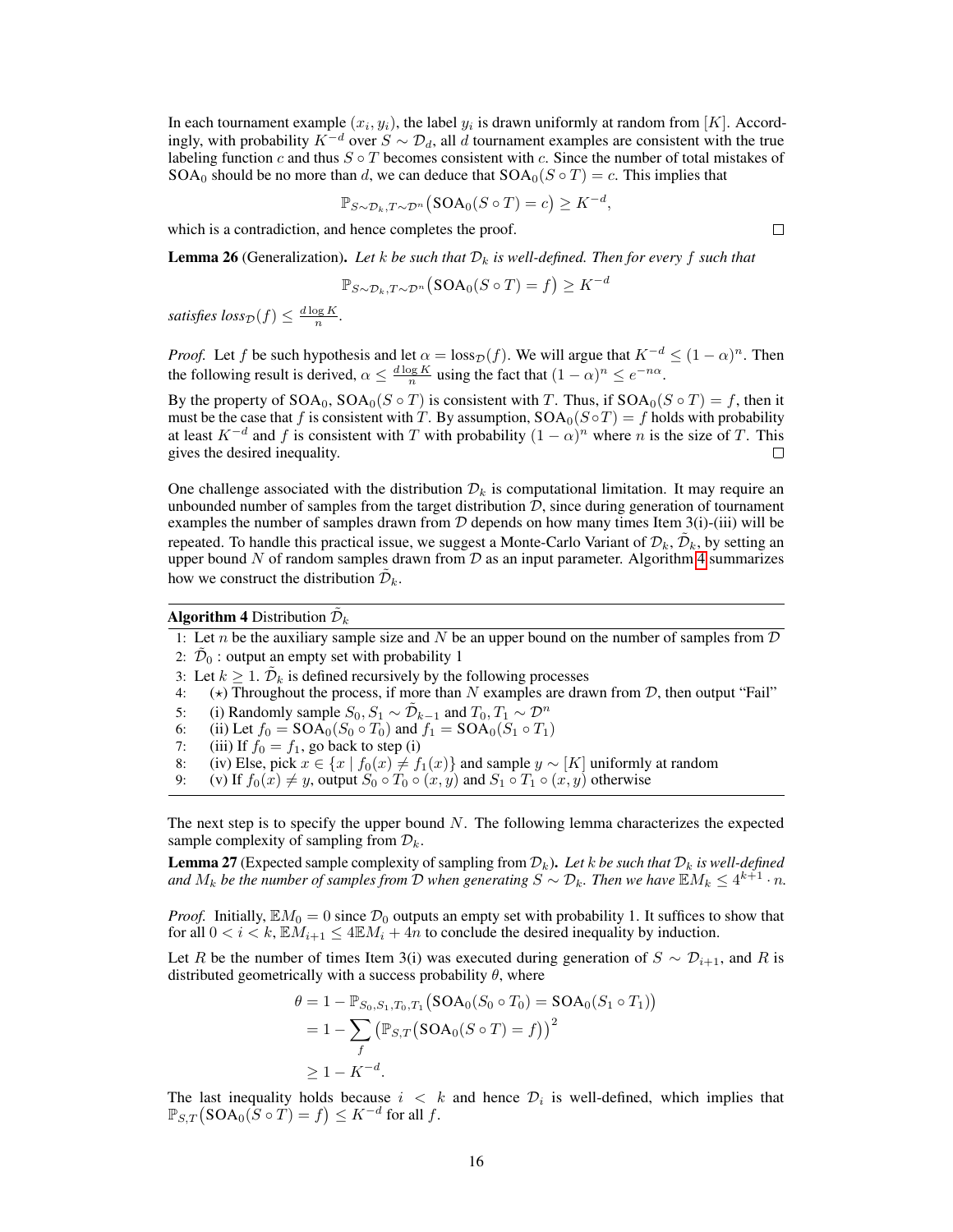Let  $M_{i+1}$  be a random variable expressed as  $M_{i+1} = \sum_{j=1}^{\infty} M_{i+1}^{(j)}$  where

$$
M_{i+1}^{(j)} = \begin{cases} 0, & \text{if } R < j \\ \text{the number of examples from } \mathcal{D} \text{ in the } j \text{-th execution of Item 3(i)}, & \text{if } R \ge j \end{cases}.
$$

Thus, we have

$$
\mathbb{E}M_{i+1} = \sum_{j=1}^{\infty} \mathbb{E}M_{i+1}^{(j)} = \sum_{j=1}^{\infty} (1 - \theta)^{j-1} \cdot (2\mathbb{E}M_i + 2n)
$$

$$
= \frac{1}{\theta} \cdot (2\mathbb{E}M_i + 2n) \le 4\mathbb{E}M_i + 4n,
$$

where the last inequality holds since  $\theta \ge 1 - K^{-d} \ge 1/2$  since  $K \ge 2$  and  $d \ge 1$ .

 $\Box$ 

Equipped with Lemma [25](#page-14-3)[,26,](#page-15-1) and [27,](#page-15-2) we are ready to prove Theorem [13.](#page-6-2)

**Theorem [13](#page-6-2)** (restated). Let  $\mathcal{H} \subset [K]^{\mathcal{X}}$  be a MC hypothesis class with  $\text{Ldim}(\mathcal{H}) = d$ . Let  $\alpha > 0$ , and  $m = \big((4K)^{d+1}+1\big)\times [\frac{d\log K}{\alpha}].$  Then there exists a randomized algorithm  $G:(\mathcal{X}\times [K])^m\to [K]^{\mathcal{X}}$ *such that for a realizable distribution* D *and an input sample* S ∼ D<sup>m</sup>*, there exists a* h *such that*

$$
\mathbb{P}(G(S) = h) \ge \frac{K - 1}{(d+1)K^{d+1}} \quad \text{and} \quad loss_{\mathcal{D}}(h) \le \alpha.
$$

*Proof.* The globally-stable algorithm G is defined in Algorithm [5.](#page-16-0)

Algorithm 5 Algorithm  $G$ 

- <span id="page-16-0"></span>1: **Input :** target distribution  $\tilde{\mathcal{D}}_k$ , auxiliary sample size  $n = \left[\frac{d \log K}{\alpha}\right]$ , and the sample complexity upper bound  $N = (4K)^{d+1} \cdot n$
- 2: Draw  $k \in \{0, 1, \dots, d\}$  uniformly at random
- 3: Output :  $h = SOA_0(S \circ T)$ , where  $T \sim \mathcal{D}^n$ ,  $S \sim \tilde{\mathcal{D}}_k$

The sample complexity of G is  $|S| + |T| \le N + n = ((4K)^{d+1} + 1) \times [\frac{d \log K}{n}]$ . By Lemma [25](#page-14-3) and [26,](#page-15-1) there exists  $k^* \leq d$  and  $f^*$  such that

$$
\mathbb{P}_{S \sim \mathcal{D}_{k^\star}, T \sim \mathcal{D}^n} \big( \text{SOA}(S \circ T) = f^\star \big) \ge \frac{1}{K^d}, \quad \text{loss}_{\mathcal{D}}(f^\star) \le \frac{d \log K}{n} \le \alpha.
$$

Let  $M_{k^*}$  denote the number of random examples from D during generation of  $S \sim \mathcal{D}_{k^*}$ . We obtain the following inequality from Lemma [27](#page-15-2) and Markov's inequality,

$$
\mathbb{P}(M_{k^*} > (4K)^{d+1} \cdot n) \le \mathbb{P}(M_{k^*} > K^{d+1} \cdot 4^{k^*+1} \cdot n) \le K^{-(d+1)}.
$$

Accordingly,

$$
\mathbb{P}_{S \sim \tilde{\mathcal{D}}_{k^*}, T \sim \mathcal{D}^n}(\text{SOA}_0(S \circ T) = f^*)
$$
\n
$$
\geq \mathbb{P}_{S \sim \mathcal{D}_{k^*}, T \sim \mathcal{D}^n}(\text{SOA}_0(S \circ T) = f^* \text{ and } M_{k^*} \leq (4K)^{d+1} \cdot n)
$$
\n
$$
\geq \mathbb{P}_{S \sim \mathcal{D}_{k^*}, T \sim \mathcal{D}^n}(\text{SOA}_0(S \circ T) = f^*) - \mathbb{P}(M_{k^*} > (4K)^{d+1} \cdot n)
$$
\n
$$
\geq K^{-d} - K^{-(d+1)} = (K - 1)K^{-(d+1)}
$$

Since  $k = k^*$  with probability  $\frac{1}{d+1}$ , G outputs  $f^*$  with probability at least  $\frac{K-1}{(d+1)K^{d+1}}$ .

 $\Box$ 

#### C.2 Globally-stable learning implies private multi-class learning

In this section, we utilize the GS algorithm from the previous section to derive a DP learning algorithm with a finite sample complexity. Theorem [11](#page-6-1) establishes that online multi-class learnability implies private multi-class learnability, which can be proved by combining Theorem [13](#page-6-2) and Theorem [28.](#page-17-0)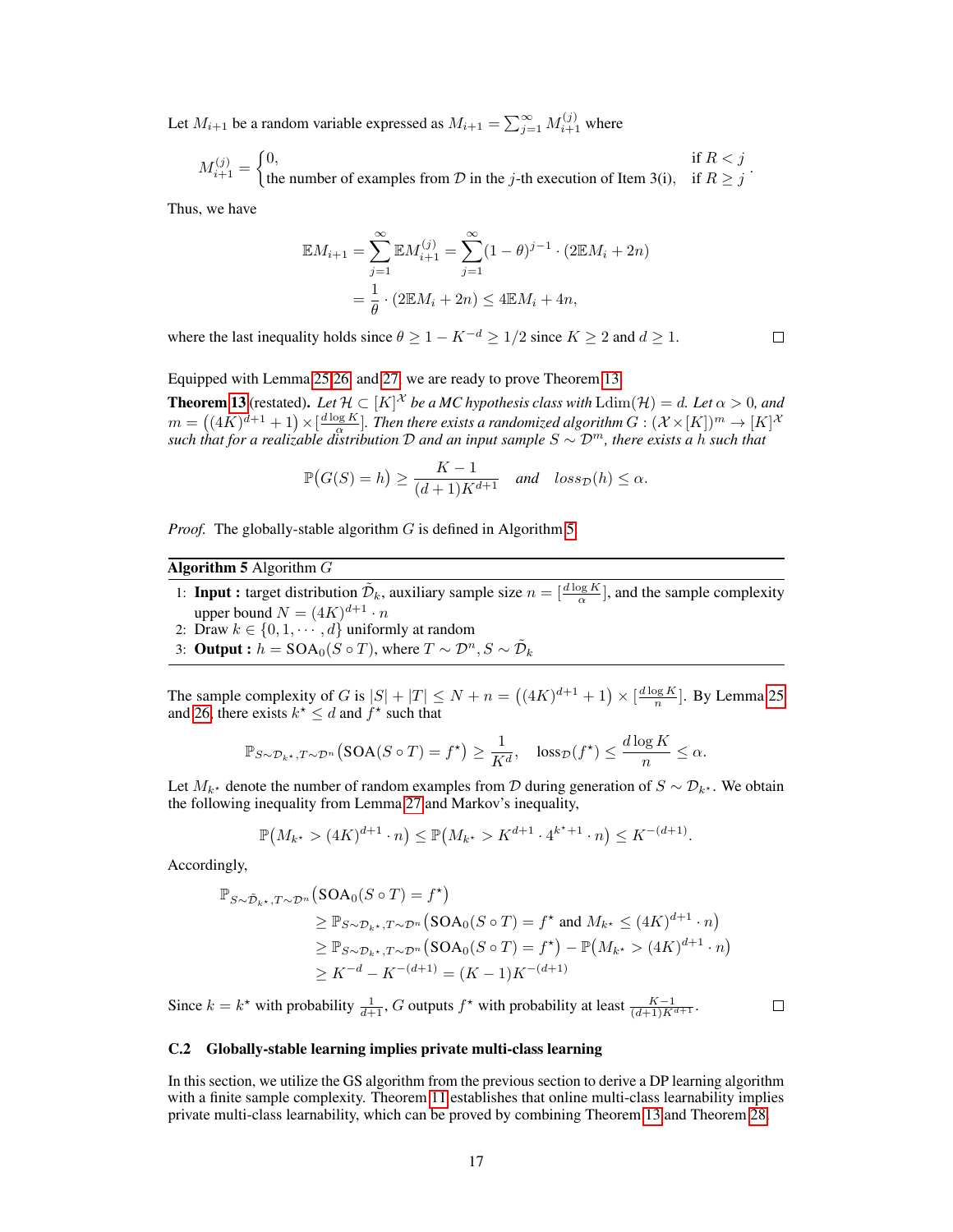<span id="page-17-0"></span>**Theorem 28** (Globally-stable learning implies private multi-class learning). Let  $\mathcal{H} \subset [K]^{\mathcal{X}}$  be a multi-class hypothesis class. Let  $G:(\mathcal{X}\times\tilde{[}K])^{\tilde{m}}\to [K]^{\mathcal{X}}$  be a randomized algorithm such that for *a realizable distribution* D and  $S \sim \mathcal{D}^m$ , there exists a hypothesis h such that  $\mathbb{P}(G(S) = h) \geq \eta$ *and*  $loss_{\mathcal{D}}(h) \le \alpha/2$ . *Then for some*  $n = O(\frac{m \log(1/\eta \beta \delta)}{\eta \epsilon} + \frac{\log(1/\eta \beta)}{\alpha \epsilon})$  $\frac{1/\eta(\beta)}{\alpha \epsilon}$ ), there exists an  $(\epsilon, \delta)$ -DP *algorithm* M *which for n i.i.d. samples from* D, *outputs a hypothesis*  $\hat{h}$  *such that*  $loss_{\mathcal{D}}(\hat{h}) \leq \alpha$  *with probability at least*  $1 - \beta$ *.* 

To construct a private learner  $M$ , we first introduce standard tools in the DP community such as *Stable Histogram* and *Generic Private Learner*.

**Lemma [14](#page-7-1)** (Stable Histogram, restated). Let X be any data domain. For  $n \geq O(\frac{\log(1/n\beta\delta)}{n\epsilon})$  $\frac{1/\eta\beta\delta)}{\eta\epsilon}$ ), there *exists an*  $(\epsilon, \delta)$ -DP algorithm HIST which with probability at least  $1 - \beta$ , on input  $S = (x_1, \dots, x_n)$ *outputs a list*  $L \in X$  *and a sequence of estimates*  $a \in [0, 1]^{|L|}$  *such that* 

*1. Every* x with  $\text{Freq}_S(x) \geq \eta$  appears in L, and

*2. For every*  $x \in L$ *, the estimate*  $a_x$  *satisfies*  $|a_x - \text{Freq}_S(x)| \leq \eta$ *,* 

 $where \, \text{Freq}_S(x) = |\{i \in [n] \mid x_i = x\}|/n.$ 

<span id="page-17-2"></span>**Lemma 29** (Generic Private Learner, [\[10\]](#page-8-1)). Let  $\mathcal{H} \subset [K]^{\mathcal{X}}$  be a collection of multi-class hypotheses. *For*  $n = O(\frac{\log |\mathcal{H}| + \log(1/\beta)}{\alpha \epsilon})$ , there exists an  $(\epsilon, 0)$ -*DP algorithm* GENERICLEARNER :  $(\mathcal{X} \times [K])^n \to$  $\mathcal{H}$  *satisfying the following; let* D *be a distribution over*  $\mathcal{X} \times [K]$  *such that there exists an*  $h^* \in \mathcal{H}$ <br>H satisfying the following; let D be a distribution over  $\mathcal{X} \times [K]$  such that there exists an  $with \, loss_{\mathcal{D}}(h^*) \leq \alpha$ . Then on input  $S \sim \mathcal{D}^n$ , GENERICLEARNER *outputs, with probability at least*  $1 - \beta$ *, a hypothesis*  $\hat{h} \in \mathcal{H}$  *such that*  $loss_S(\hat{h}) \leq 2\alpha$ *.* 

Now we are ready to prove Theorem [28.](#page-17-0)

*Proof of Theorem [28.](#page-17-0)* The learning algorithm M is built on top of the Stable Historgram and the Generic Private Learner as described in Algorithm [6.](#page-17-1) According to Lemma [14](#page-7-1) and [29,](#page-17-2) we choose parameters

$$
k = O\left(\frac{\log(1/\eta\beta\delta)}{\eta\epsilon}\right), \quad n' = O\left(\frac{\log(1/\eta\beta)}{\alpha\epsilon}\right).
$$

Algorithm 6 Differentially-Private Learner M

- <span id="page-17-1"></span>1: Let  $S_1, \dots, S_k$  each consist of i.i.d. samples of size m from D. Run G on each batch of samples producing  $h_1 = G(S_1), \cdots, h_k = G(S_k)$
- 2: Run the Stable Histogram algorithm HIST on input  $H = (h_1, \dots, h_k)$  using privacy  $(\epsilon/2, \delta)$ and accuracy  $(\eta/8, \beta\bar{)}3)$ , publishing a list L of frequent hypotheses
- 3: Let S' consist of n'i.i.d. samples from D. Run GENERICLEARNER(S') using L with privacy  $\epsilon/2$  and accuracy  $(\alpha/2, \beta/3)$  to output a hypothesis  $\hat{h}$

We show that the algorithm M is  $(\epsilon, \delta)$ -DP. During the executions of  $G(S_1), \cdots G(S_k)$ , a change to one entry in a certain  $S_i$  changes at most one outcome  $h_i \in H$ . Thus, differential privacy for this step is observed by taking expectations over the coin tosses of all the executions of  $G$ . Then the differential privacy for overall algorithm holds by simple composition of differentially-private HIST and GENERICLEARNER.

Next, we prove that the algorithm  $M$  is accurate. By standard generalization arguments, we have with probability at least  $1 - \beta/3$ ,

$$
\left|\text{Freq}_H(h) - \mathbb{P}_{S \sim \mathcal{D}^m}\big(G(S) = h\big)\right| \le \frac{\eta}{8}
$$

for every  $h \in [K]^{\mathcal{X}}$  as long as  $k \ge O(\log(1/\beta)/\eta)$ . Conditioned on this event, by accuracy of HIST, with probability  $1 - \beta/2$ , it produces a list L containing  $h^*$  together with a sequence of estimates that are accurate to within an additive error  $\eta/8$ . Then,  $h^*$  appears in L with an estimate  $a_{h^*} \geq \eta - \eta/8 - \eta/8 = 3\eta/4.$